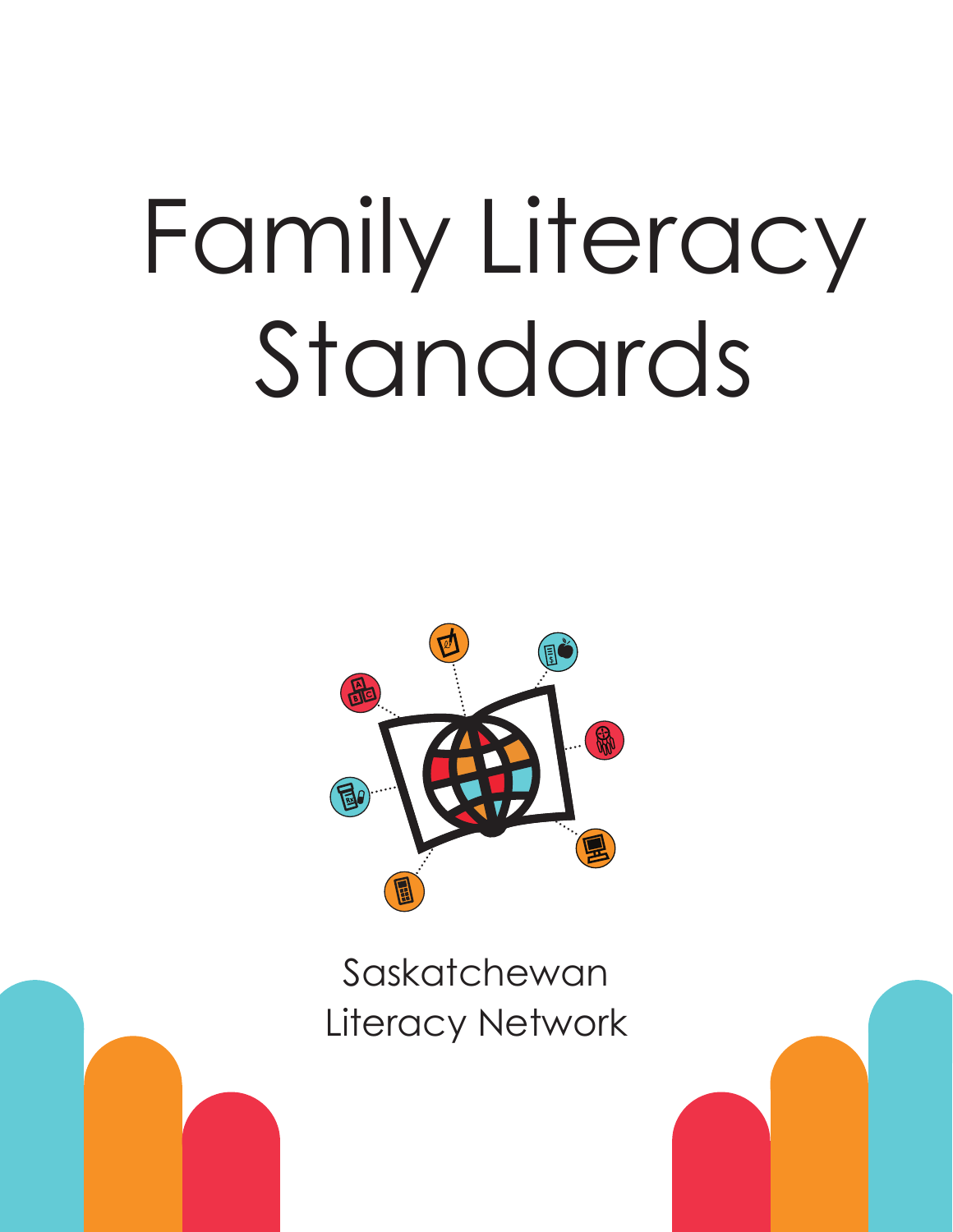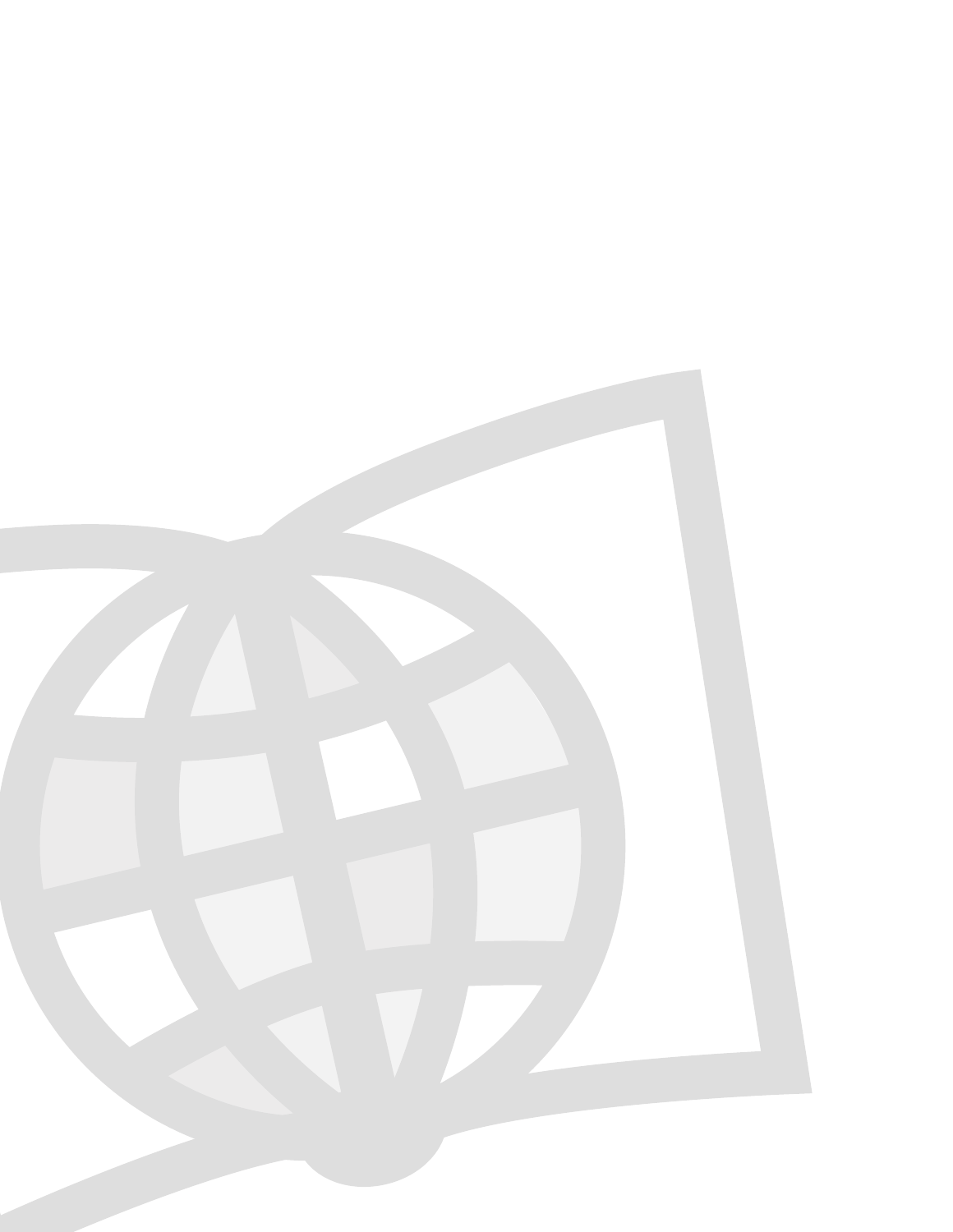

## **Acknowledgements**

The Saskatchewan Literacy Network would like to thank the following for their assistance with the 2012 Family Literacy Standards Revision Project:

- Provincial Library and Literacy Office, Ministry of Education, Government of Saskatchewan for their support in the revision of Family Literacy Standards.
- Postmedia Raise-a-Reader sponsored by The StarPhoenix and Leader-Post for their support in the revision of Family Literacy Standards.
- The Best Practices Committee who established the foundation for the original Family Literacy Standards document in June 2000. They developed standards by the field and for the field. The committee members included Hilary Craig, Evelyn Gaudet, Donna Heselwood, Pat Hoffman, Bebe Ivanochko, Norma Klassen, Lynne Mourot, and Ruth Vandekamp.
- The current Saskatchewan family literacy organizations and practitioners who reviewed the standards and provided thoughtful feedback.
- Contributors from other provincial literacy organizations (British Columbia, Northwest Territories, Alberta, Nova Scotia), who provided comparable information and context during the revision process.
- Joanne LaBrash, Family Literacy Standards 2012 Revision Writer.
- Terri Peters, Editor.
- Jana Bassingthwaite, Layout and Desktop Publisher.
- Marilyn Stearns, Project Support, Family Literacy Development, Saskatchewan Literacy Network.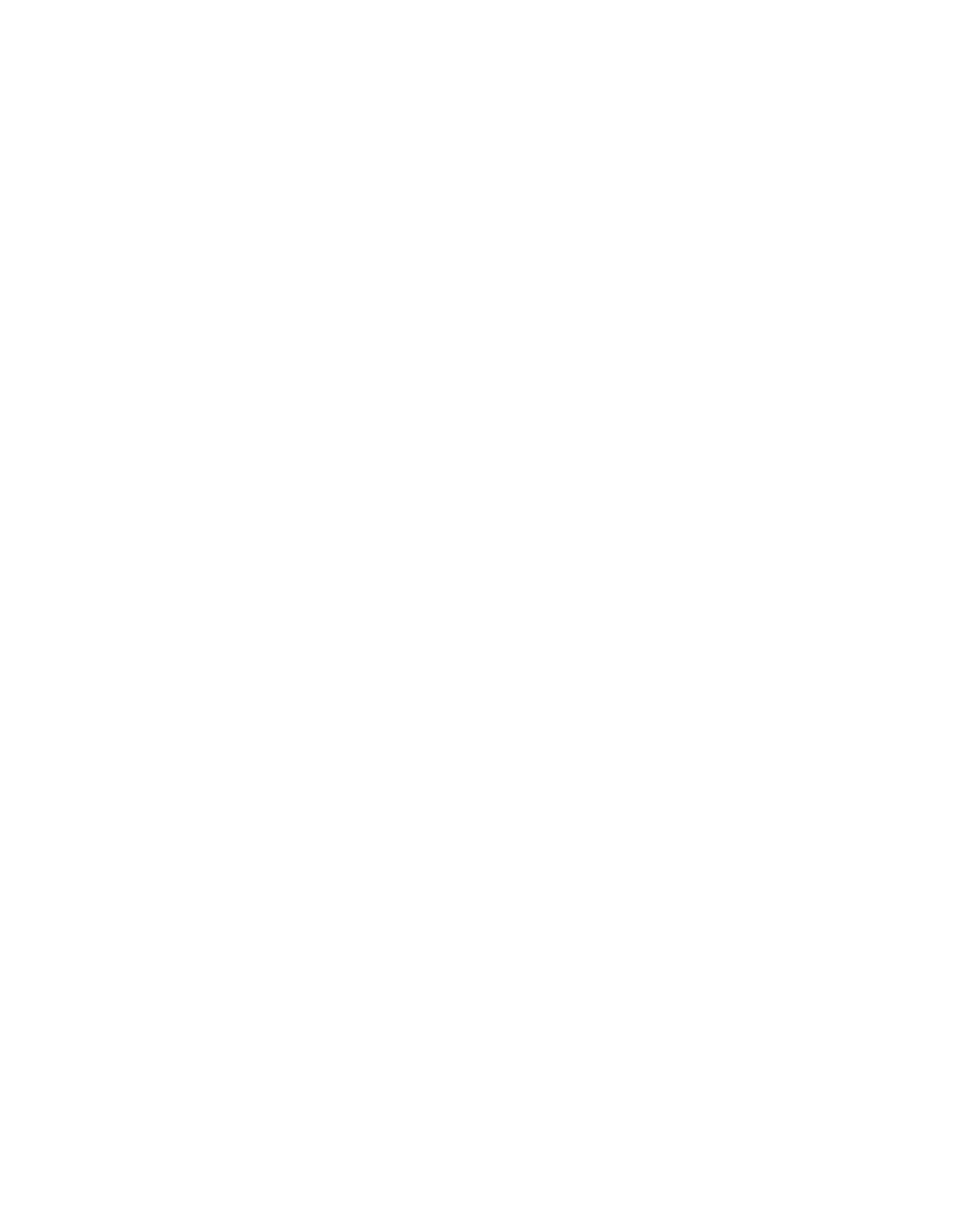# **Table of Contents**

| Who Benefits from Family Literacy Programs? The Supporting Research 6 |
|-----------------------------------------------------------------------|
|                                                                       |
|                                                                       |
|                                                                       |
|                                                                       |
|                                                                       |
|                                                                       |
|                                                                       |
|                                                                       |
|                                                                       |
|                                                                       |
|                                                                       |
|                                                                       |
|                                                                       |
|                                                                       |
|                                                                       |
|                                                                       |
|                                                                       |
|                                                                       |
|                                                                       |
|                                                                       |
|                                                                       |

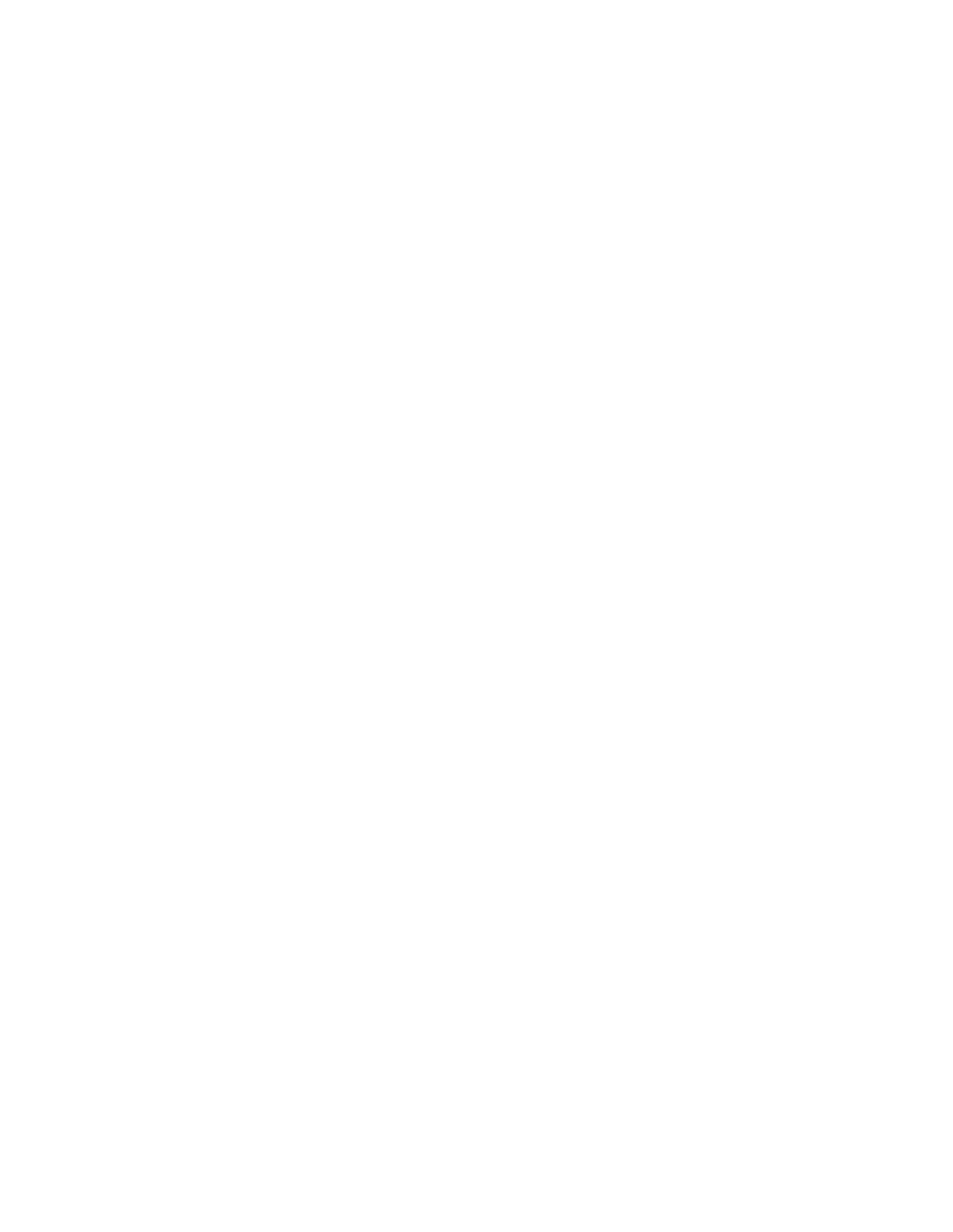# **Background**

# **What is Family Literacy?**

In 1983, Denny Taylor explored the social context of the home as a key factor in the literacy development of young children. She coined the term 'family literacy'.

#### **"No single narrow definition of family literacy can do justice to the richness and complexity of families, and the multiple literacies, including often unrecognized local literacies, that are part of their everyday lives"** (Taylor, 1997, p. 4).

Today, family literacy encompasses much more than just encouraging parents or caregivers to strengthen children's reading skills. Programs involve "parents, children, and extended family members and the ways in which they support and use literacy in their homes and in their communities" (Thomas, Shively, & Wilson, 2009, p. 8). Every family applies literacy practices even if adults do not use print often. In each of the following examples, we see family members involved in everyday activities that directly enhance literacy and essential skills:

- A small business owner teaching his niece to use accounting software.
- A grandmother telling stories to her grandchildren.
- An older brother pointing out street signs to a younger sibling.
- A daughter translating for parents who do not speak English.
- A neighbour helping a new mother by singing lullabies to the baby.
- A grandson helping his grandfather conduct research on the Internet.

The shared social experience between adults and children in family literacy programs means that the focus of literacy learning is not just on the child. Ideally, family literacy programs seek to improve the literacy of both parent or caregiver and child.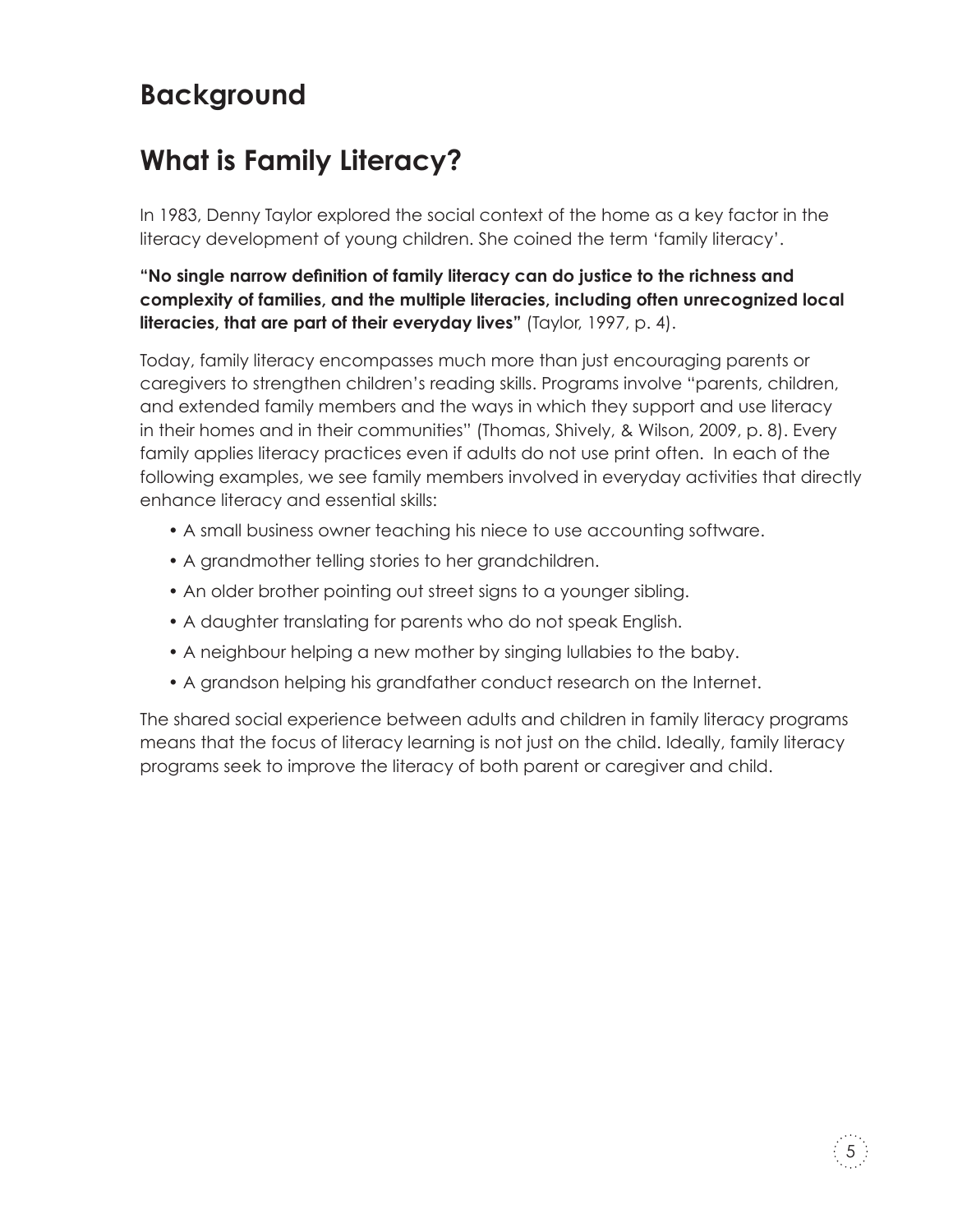# **Who Benefits from Family Literacy Programs? The Supporting Research**

## **Adults Benefit**

Effective family literacy programs give adults opportunities to improve the skills they use at home, at work and in the community. A study of the Learning Together program in Edmonton, Alberta showed that parents used a variety of literacy activities in the home after the program ended. Parents also felt more engaged in and responsive to their children's literacy development. Seventy-five percent of parents who attended the program requested additional programs to support their children's success at school (Phillips, Hayden, & Norris, 2006, p. 124-125).

Research indicates that family literacy programs also strengthen essential skills, those skills needed for success in the workforce. According to the Northwest Territories Literacy Council, program participation may result in:

- greater independence,
- increased self-respect,
- effective problem solving and communication,
- better overall health and well-being,
- higher learning and earning potential,
- an increased ability to use technology,
- and capacity to adapt to change. (n.d., p. 1)

## **Children Benefit**

Family literacy allows parents, caregivers and children to develop skills together and build nurturing, positive relationships. It also supports healthy brain development. As the Early Years Study 3 by McCain, Mustard and McCuaig states:

Children begin life ready for relationships that drive early brain development. An infant is primed to be interested in faces and initiate non-verbal communication with others. Primary caregivers mediate experiences that encourage the baby's brain to become highly attuned to the quality of those early experiences. The ability of children to regulate their own emotions, behaviours and attention increases over time with maturation, experience and responsive relationships. (2011, p. 36)

Children's literacy development begins at home. There is a strong link between experiences in the home and later literacy achievement. Another recognizable link is a direct correlation between the parents' education and their children's school readiness (Phillips et al., 2006, p. 123-124).

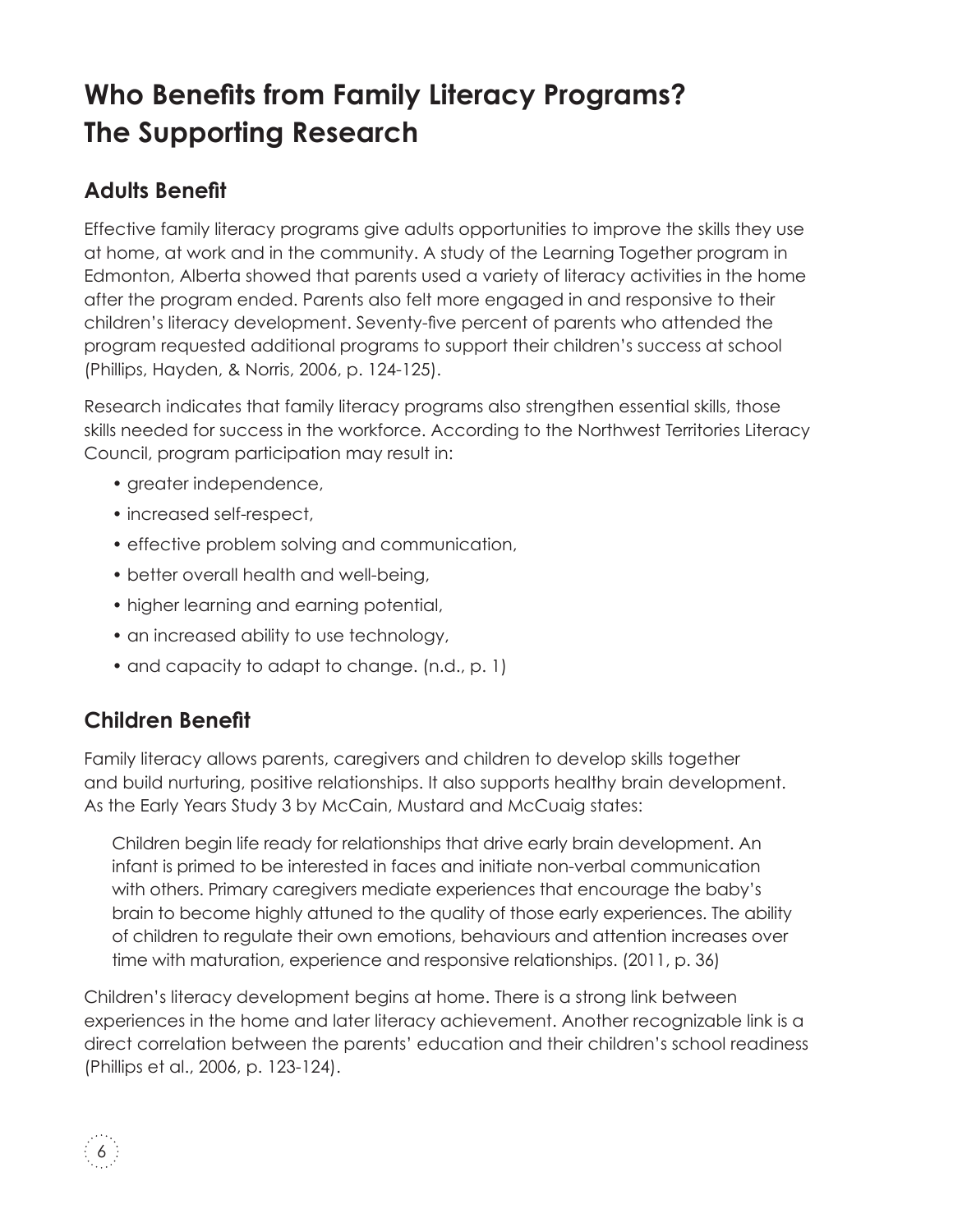Family literacy programs offer strategies to support home-based literacy growth. The Learning Together program continued to have a positive influence in follow-up years, particularly for those children who scored lowest in emergent literacy pretests (Phillips et al., 2006, p. 123-124).

#### **Communities Benefit**

Communities feel many positive impacts from family literacy programs. Canadian Literacy and Learning Network (2012) states that engaged and educated citizens are better prepared to:

- practice healthy lifestyles,
- improve economic security,
- actively contribute to their communities, and
- build success from one generation to the next (Citizenship & Families Fact Sheets).

Canadian Literacy and Learning Network (2012) also states that, "Every dollar spent on family and intergenerational literacy programs does 'double duty' supporting both early childhood development and adult basic education" (Families Fact Sheet).

# **Why Use Family Literacy Standards?**

Family literacy standards are the base for program consistency, credibility, and professionalism. The original Saskatchewan Family Literacy Standards document was developed and refined over a two-year period. The resulting standards encouraged critical reflection. Building on that good work, the assessment tool included in this document will help you to develop, improve and sustain quality family literacy programs.

Family literacy programs have a range of organizational capacities. Some agencies have one staff while others have numerous staff and a long history of providing service. Some programs operate in partnership with health, education, or libraries, while others stand alone.

Focus on those standards which are relevant and realistic for your own organizational needs. Some standards may be of more interest to a program facilitator, while others may be more relevant to program administrators.

Although organizations are as diverse as the communities they serve, the Family Literacy Standards are rooted in our collective understanding of what it means to be effective in family literacy practice.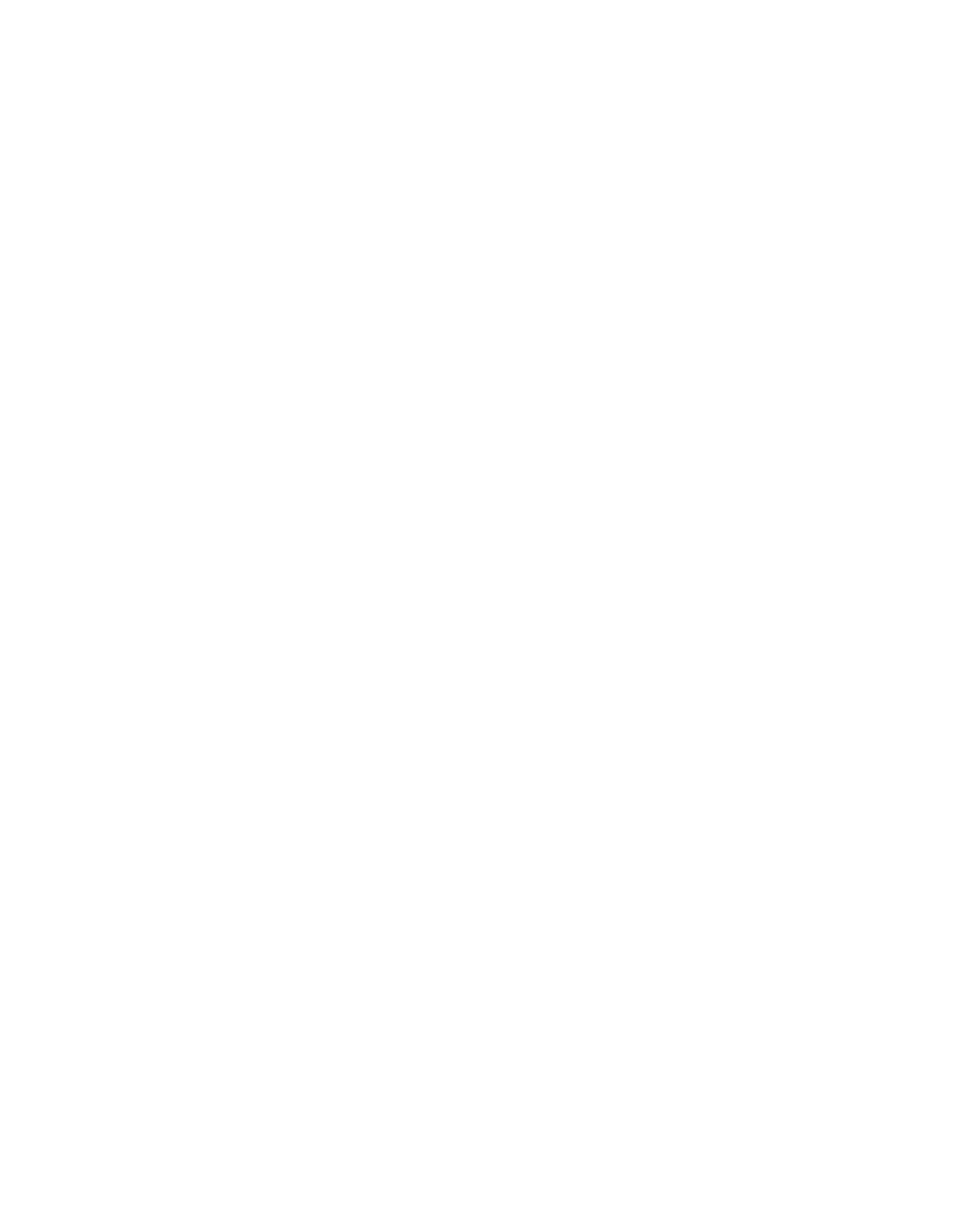## **1. Philosophy**

Your program's family literacy philosophy is the basis for decision-making. Quality programs respond to community literacy needs using a strengths-based approach where each community and individual's experience, knowledge and skills strengthens the capacity of the program. Literacy practitioners honour this expertise by integrating it in program development, administration and delivery.

**"Efforts to identify reality should focus on individuals and communities and the unique approaches they take to construct a worldview"** (Armstrong, 2003, p.111).

## **2. Community Partnerships and Collaboration**

Work together with local, provincial and national organizations to establish referrals, and share resources and program content. Engage your connections through all program stages: needs assessment, program development, participant and staff support. Regularly renew your relationships in order to sustain and exchange relevant support.

## **3. Funding**

Ensure that you have adequate project funding in place through all phases of programming: development, delivery and evaluation.

## **4. Staffing and Volunteers**

Recruit qualified, well-trained volunteers and staff. Training and professional development is a priority.

## **5. Safety and Liability**

Provide a safe environment for families, staff and volunteers to work and learn. Ensure you have appropriate insurance to protect individuals and organizations from the risk that they may be held legally responsible for injury or negligence.

## **6. Program Content and Materials**

Respond to the literacy needs, interests and goals of your participants. Carefully choose content and activities which are age and gender appropriate, and which are culturally sensitive. Understand and apply current theories about family literacy.

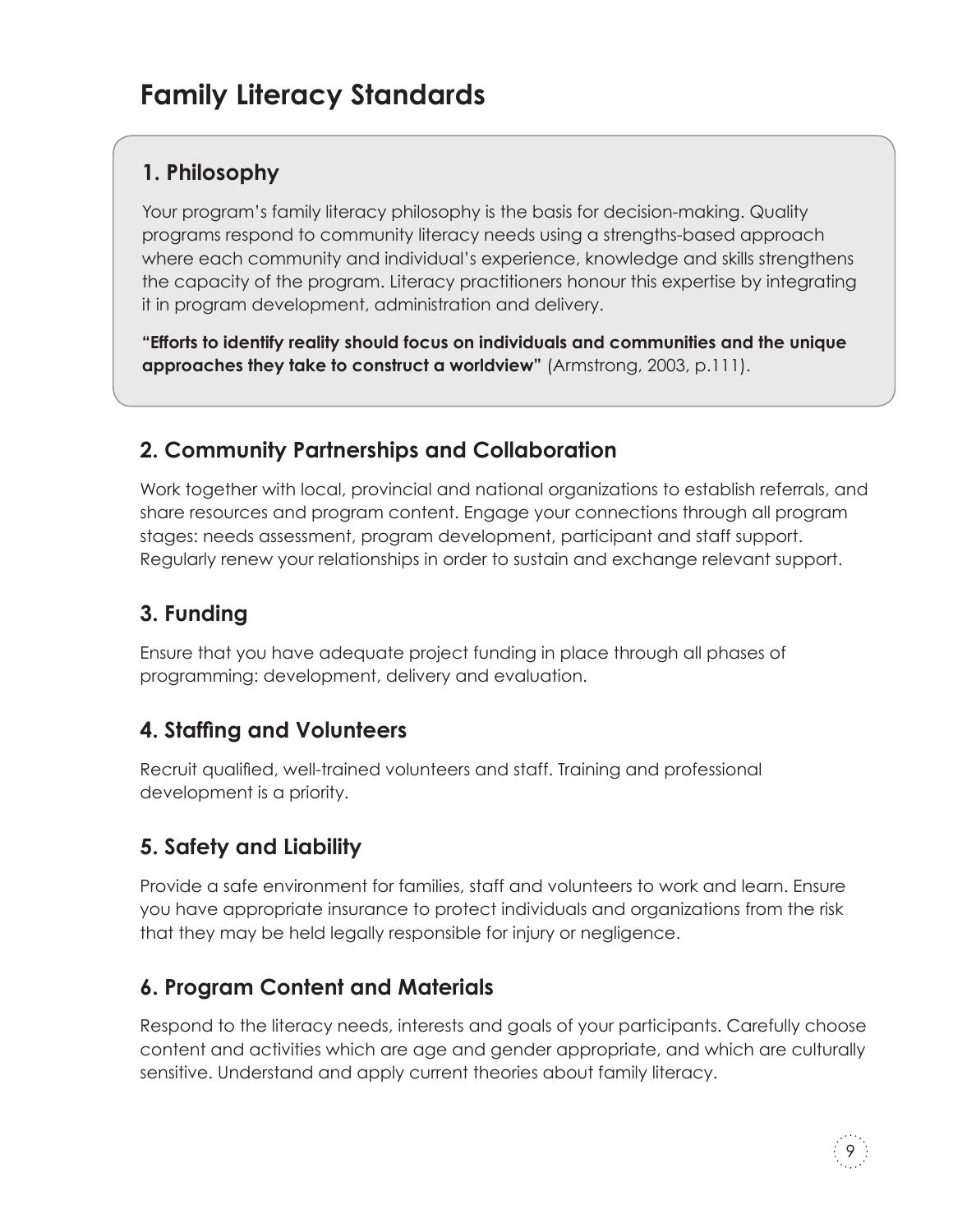## **7. Participant Recruitment and Support**

Be highly visible in your community. Use personal contact as an effective way of recruiting participants. Your program will attract learners by providing support and referring families to community services that best meet their needs.

## **8. Access**

The location of your program should be safe, accessible, and welcoming. If you can, provide childcare or transportation for participants who may find it challenging to attend your programs otherwise. You may also want to stagger your programs at different times of the day to accommodate your participants' various schedules.

## **9. Program Facilitation**

Foster skills appropriate for the literacy development of both children and adults. Your programs should be learner-centred, recognizing that participants are the experts in their own lives, families and culture. Effective program facilitators work hard to promote diversity, where everyone's expertise and experience is honoured.

## **10. Learner Assessment**

Use a variety of flexible, learner-centred methods to assess progress. When participants enter the program, help them to identify their skills, areas of interest and the personal goals they wish to complete. Monitor progress towards goals and assess learning outcomes after learners complete the program.

## **11. Program Evaluation**

Continually evaluate how well your program is meeting its goals. This information directs future planning and keeps you accountable. Be sure to choose evaluation processes that match the capacity of your organization and the community you serve.

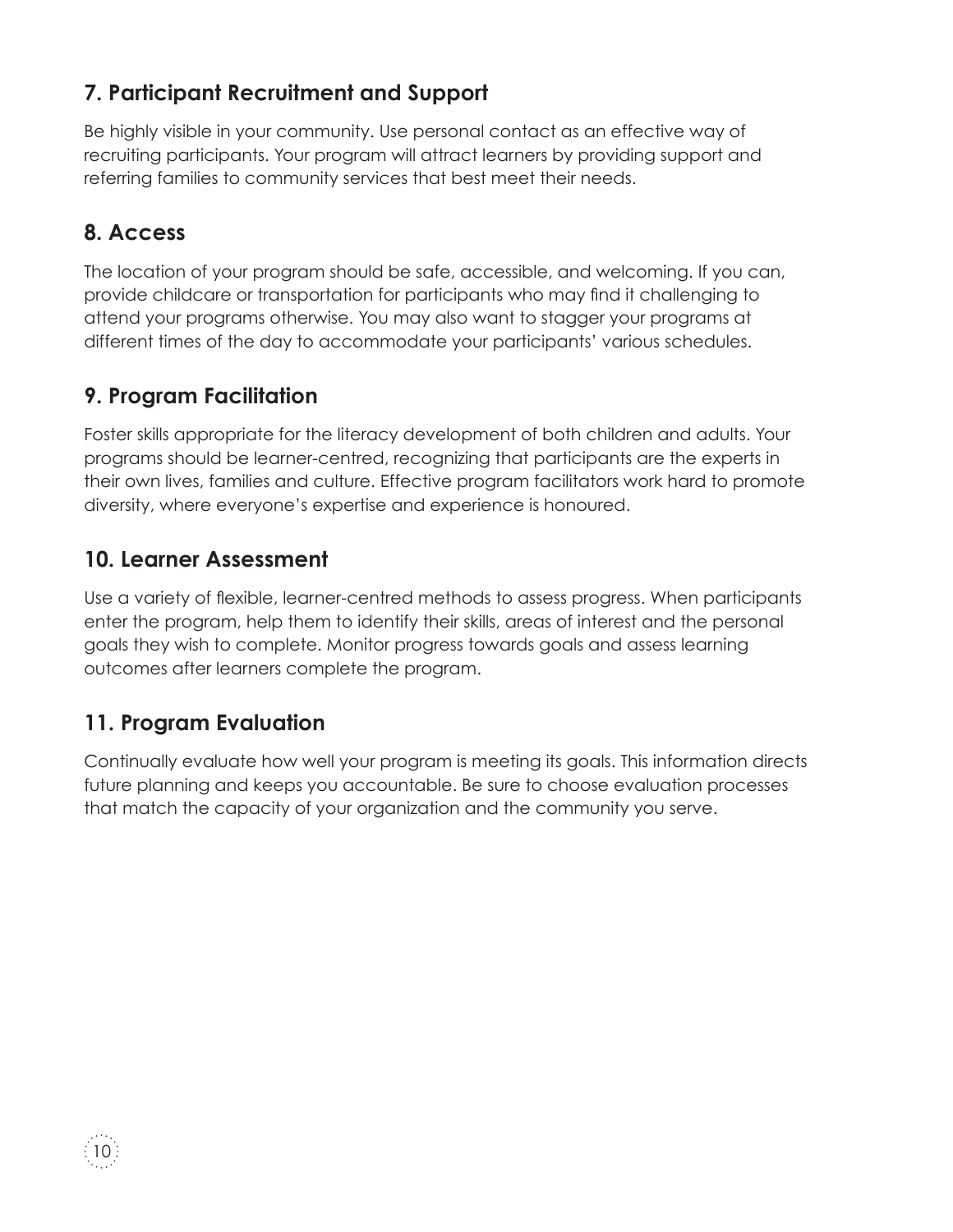# **Family Literacy Standards Checklist**

## **Introduction**

This support tool will help you plan, develop, assess, and improve your programs. Each person and program will use these standards differently. Ideally, all stakeholders will participate in completing the checklists. Stakeholders could include board members, program planners, funders, facilitators, learner representatives, community members, etc. This sharing of perspectives can:

- raise awareness of effective literacy practices needed for quality programs.
- guide program development.
- serve as a framework for grant writing.
- support practitioners.
- train or orient new staff.
- provide an accountability framework that identifies strengths and areas for further improvement.
- become a reflective exercise as part of regular professional development.

Most of the 11 standards have an administration or programming focus, with some overlap between the two sections. However, why we make program decisions directs both administrators and practitioners alike. For this reason, discuss the first standard Philosophy, before all other standards.

## **Completing the Checklist**

In this guide, each standard concludes with a For Reflection box. Regular reflection will help you think carefully about how the family literacy standards apply to your program. You may want to complete the checklists in the following way:

- 1. Read and discuss each of the standards with colleagues, if practical.
- 2. Examine key elements that support each standard.
- 3. Check the boxes that best describe your program.
- 4. Discuss For **Reflection** for each standard.
- 5. Create an action plan based on your results. Your plan may include:
	- a. discussing one standard per staff meeting as a regular strategy to review, plan and document progress.
	- b. developing a community working group to review family literacy practices in your area.
	- c. sharing the standards document with your board as a tool for strategic planning.

You may choose to address as many standards as you like within your timelines. Remember to celebrate your progress and be realistic given your unique situation.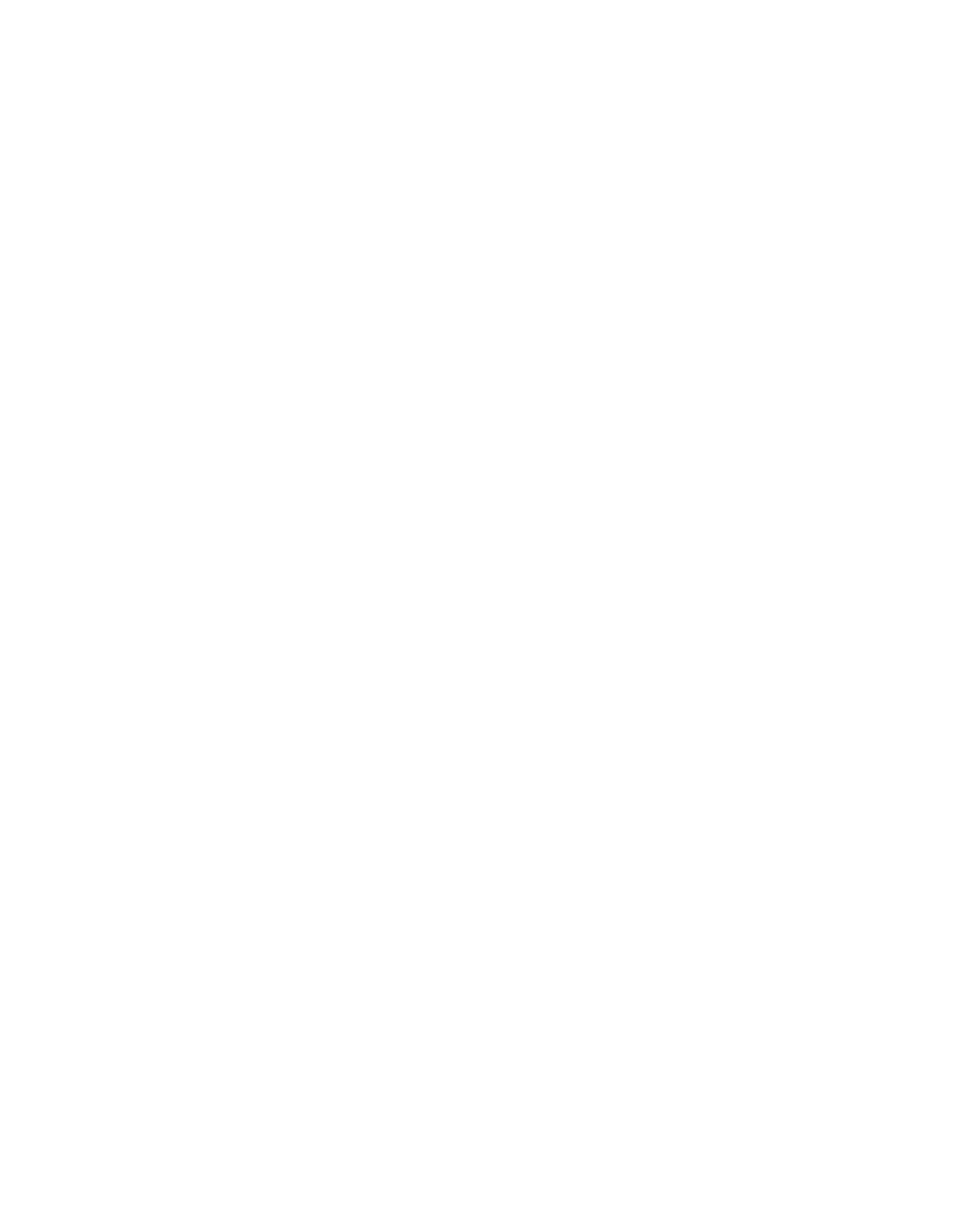# **1. Philosophy**

**Your program's family literacy philosophy is the basis for decision-making. Quality programs respond to community literacy needs using a strengths-based approach where each community and individual's experience, knowledge and skills strengthens the capacity of the program. Literacy practitioners honour this expertise by integrating it in program development, administration and delivery.**

**"Efforts to identify reality should focus on individuals and communities and the unique approaches they take to construct a worldview"** (Armstrong, 2003, p.111).

|                                                                                                                                                                                                         | yes no n/a |  |
|---------------------------------------------------------------------------------------------------------------------------------------------------------------------------------------------------------|------------|--|
| You communicate your program's vision and mission statement<br>to all stakeholders (participants, funders, staff, community)                                                                            |            |  |
| Your program goals connect directly to your vision and mission.                                                                                                                                         |            |  |
| You regularly review your program vision to ensure that it<br>accurately reflects participant and community goals                                                                                       |            |  |
| You use strengths-based language in all aspects of your<br>program. For example, one strengths-based message is,<br>"Communities know best how to serve their needs"                                    |            |  |
|                                                                                                                                                                                                         |            |  |
| Considering the following factors when planning programs:                                                                                                                                               |            |  |
| • Gender (Do your activities have a balance of perspectives<br>and avoid stereotypes?)                                                                                                                  |            |  |
| • Family background, language, and values (Do you seek to<br>understand and acknowledge the values and customs of<br>each family? Do you honour the words that families use to<br>describe themselves?) |            |  |
| • Culture (Do you encourage program participants to use or<br>learn their family's first language?)                                                                                                     |            |  |
| • Regional background (rural/remote, urban)                                                                                                                                                             |            |  |
| • Learning styles                                                                                                                                                                                       |            |  |
| • Disabilities                                                                                                                                                                                          |            |  |
|                                                                                                                                                                                                         |            |  |

• Personality styles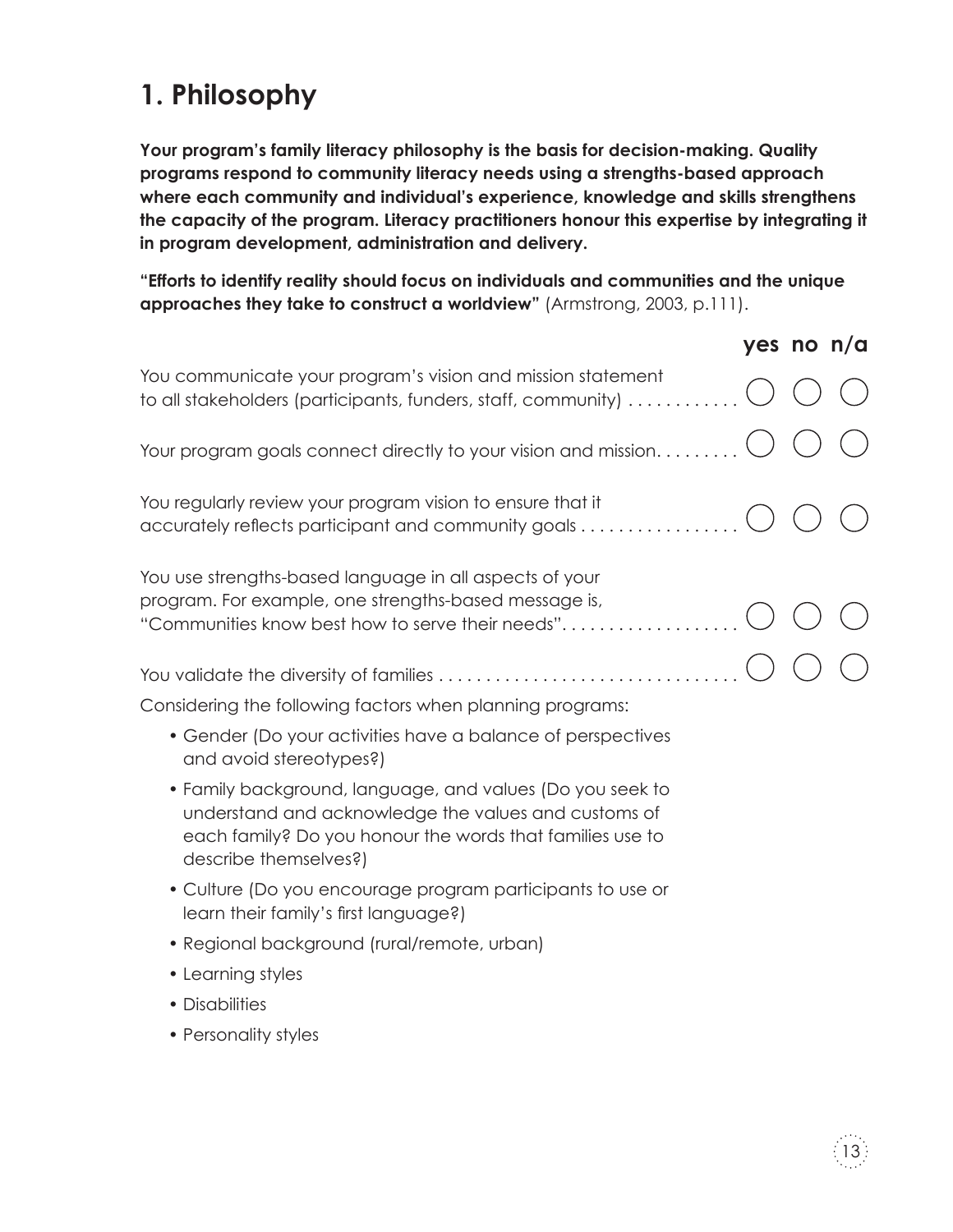- School experiences (Are you sensitive to participants' perspectives and attitudes about learning?)
- Familiarity with print and literacy levels (Do you use clear language in written and spoken communication?)

#### **For Reflection…**

Will the preceding checklist results lead you to change, uphold, or create a new philosophy for your program or agency?

Share some specific examples of how your program applies a strength-based approach.



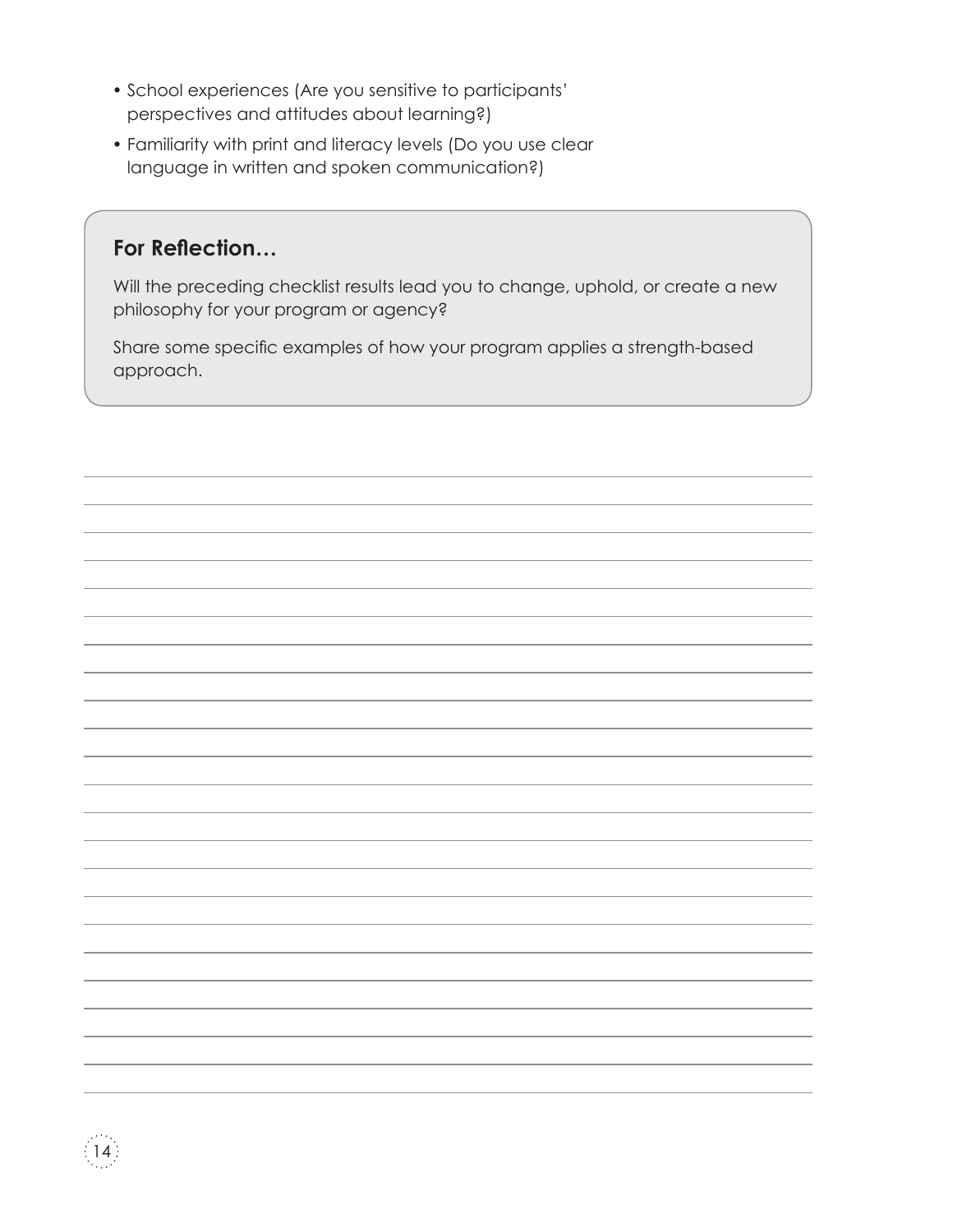## **Administration**

## **2. Community Partnership and Collaboration**

**Work together with local, provincial and national organizations to establish referrals, and share resources and program content. Engage your connections through all program stages: needs assessment, program development, participant and staff support. Regularly renew your relationships in order to sustain and exchange relevant support.**

|                                                                                                                                                                                                                                                     | yes no n/a |  |
|-----------------------------------------------------------------------------------------------------------------------------------------------------------------------------------------------------------------------------------------------------|------------|--|
| Your program reflects the needs of your community:<br>• You identify community needs by consulting<br>community groups.                                                                                                                             |            |  |
| • You use asset-mapping tools to identify community needs.                                                                                                                                                                                          |            |  |
| You use the skills and expertise of community members or<br>groups in the planning, delivery and evaluation of programming.<br>For example, you consult with elders, cultural organizations,<br>social service agencies, employers, educators, etc. |            |  |
| You make and receive referrals and are linked to other literacy<br>organizations through regular networking and memberships                                                                                                                         |            |  |
| You have strong and effective relationships established with<br>other community organizations and agencies:                                                                                                                                         |            |  |
| • You collaborate in joint planning of events and projects.                                                                                                                                                                                         |            |  |
| • You have formal and informal partnership agreements<br>that outline roles and responsibilities.                                                                                                                                                   |            |  |
| • You regularly share information with other organizations<br>to avoid duplication of services.                                                                                                                                                     |            |  |
| • You have reporting procedures in place and follow<br>through with them.                                                                                                                                                                           |            |  |
| • You acknowledge your partners and show your<br>appreciation for them.                                                                                                                                                                             |            |  |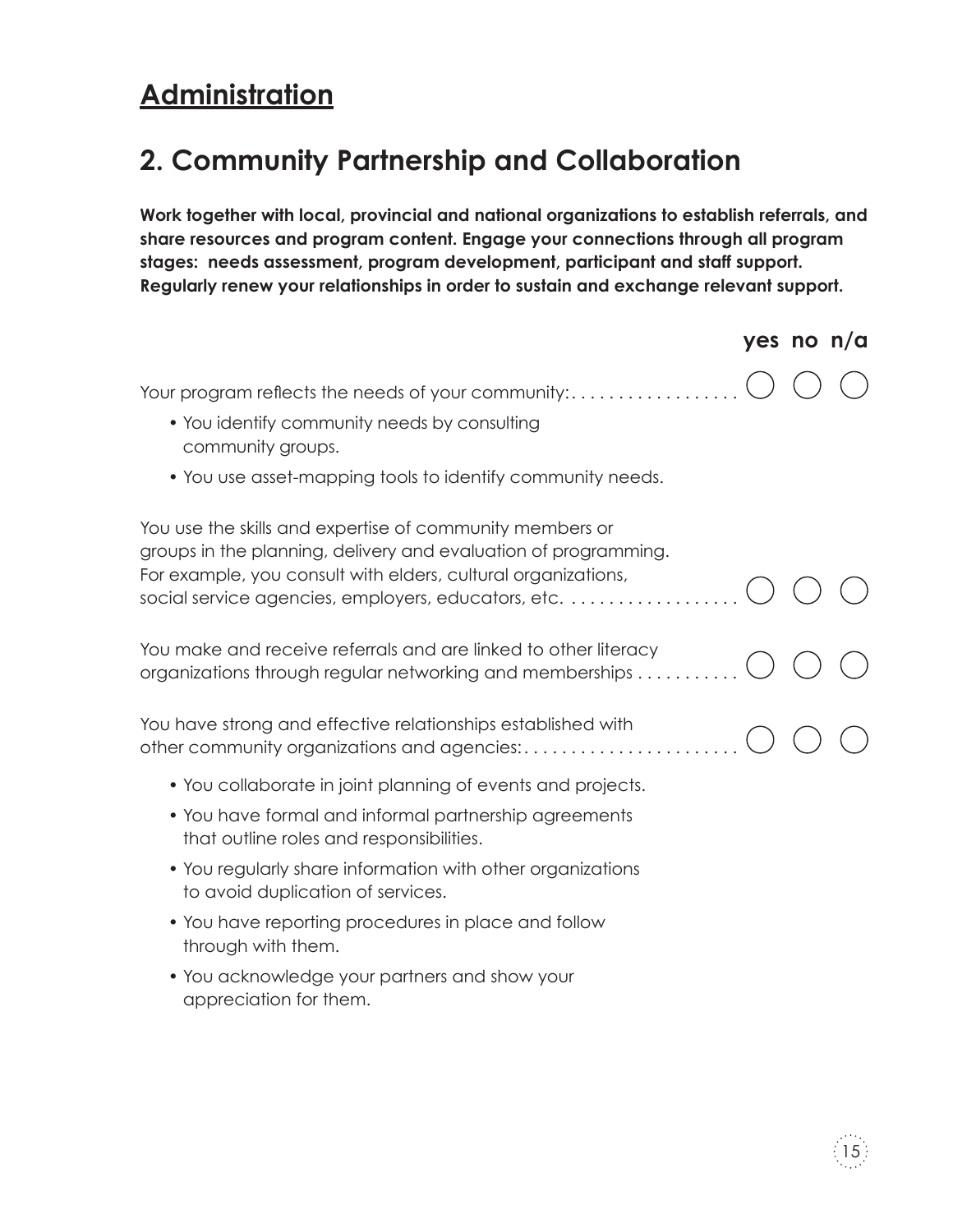## **For Reflection…**

What does accountability mean to you in the work that you do with partners?

Are you sharing what you do well?

16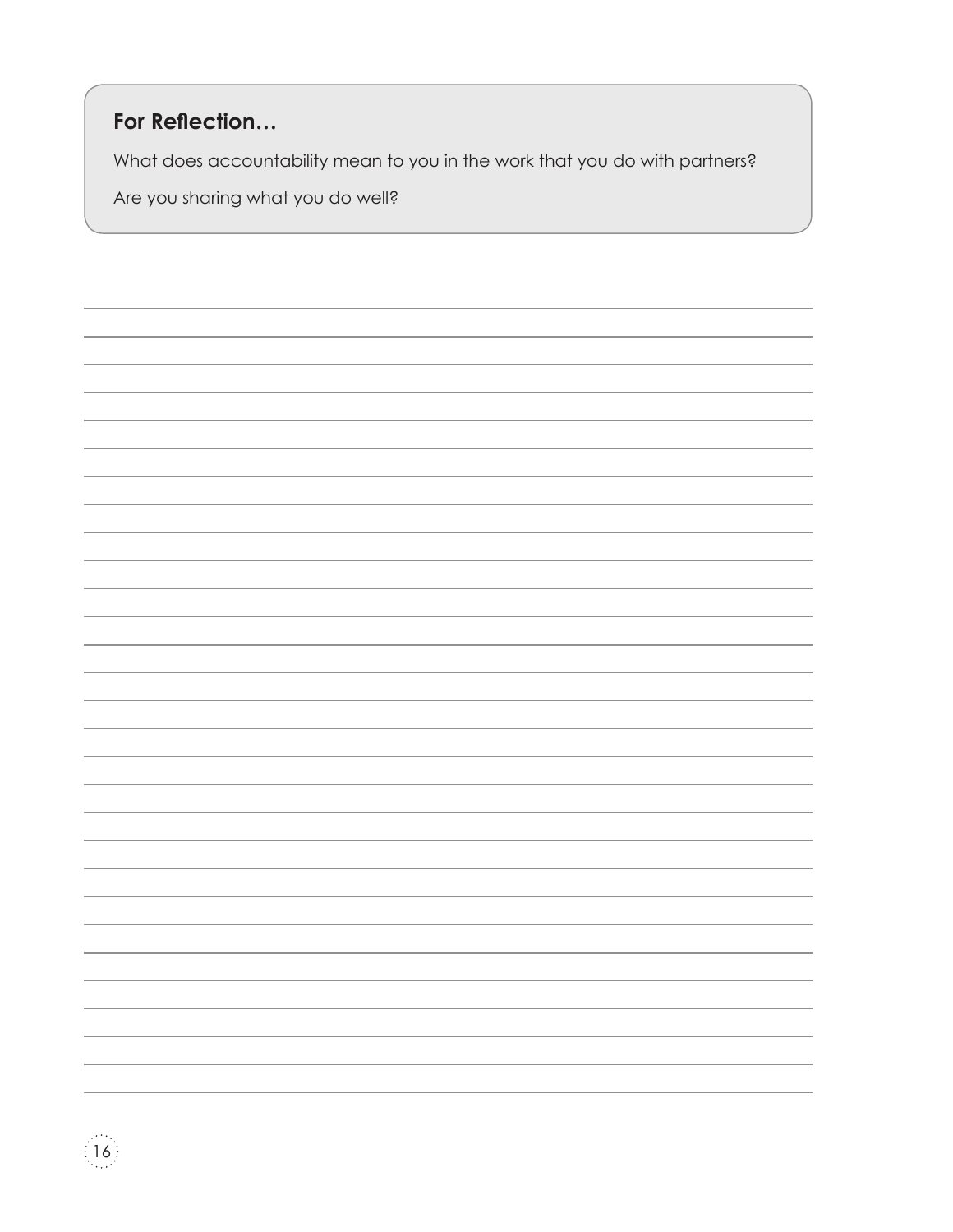# **3. Funding**

**Ensure that you have adequate project funding in place through all phases of programming: development, delivery and evaluation.**

|                                                                                                                                                                     | yes no $n/a$ |  |
|---------------------------------------------------------------------------------------------------------------------------------------------------------------------|--------------|--|
| You have an up-to-date list of local, provincial, and national<br>funding sources. (Refer to Saskatchewan Literacy Network<br>website for funding sources document) |              |  |
| Your funding sources complement and support your vision                                                                                                             |              |  |
| You complete funding applications accurately and submit them                                                                                                        |              |  |
| You cost-share with other community agencies to make the best<br>use of available resources through in-kind or other contributions                                  |              |  |
| You have detailed budgets that cover all aspects of                                                                                                                 |              |  |
| Consider:                                                                                                                                                           |              |  |
| • Research and needs assessment                                                                                                                                     |              |  |
| • Program development, delivery, and evaluation                                                                                                                     |              |  |
| • Human resources (including recruitment, training, and<br>ongoing support)                                                                                         |              |  |
| • Facilities, materials, and other resources (such as<br>technology tools, childcare, transportation, etc)                                                          |              |  |
| You regularly assess and update your budget                                                                                                                         |              |  |
| You network with other literacy organizations and government<br>to discuss the challenges of sustainable funding                                                    |              |  |
| You explore innovative ways to obtain and share funding<br>information, such as using social networking sites like Facebook                                         |              |  |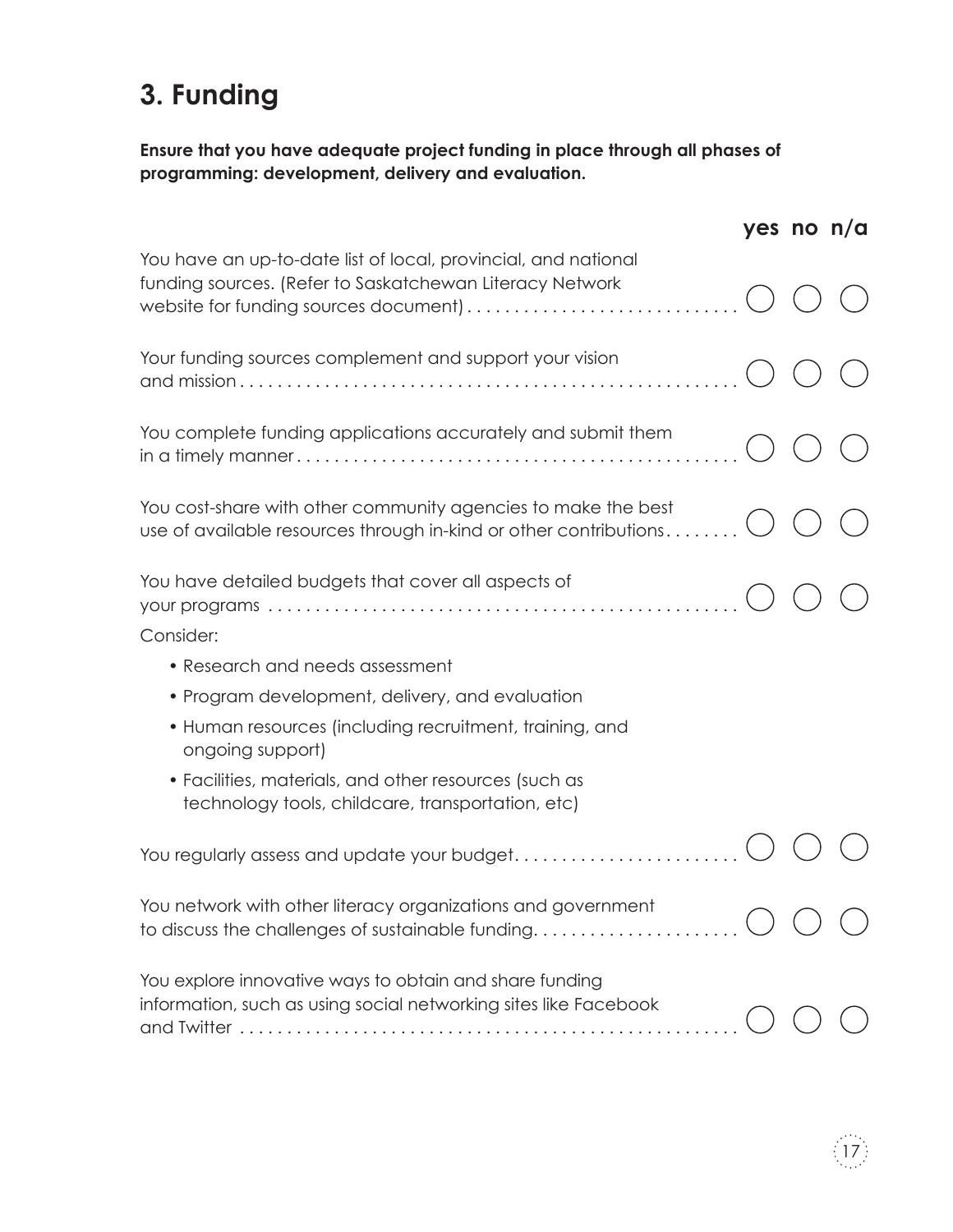## **For Reflection…**

Are there local, provincial or national funding partnerships you have not yet explored?

What long-term funding strategy is possible for your organization within the next five years?

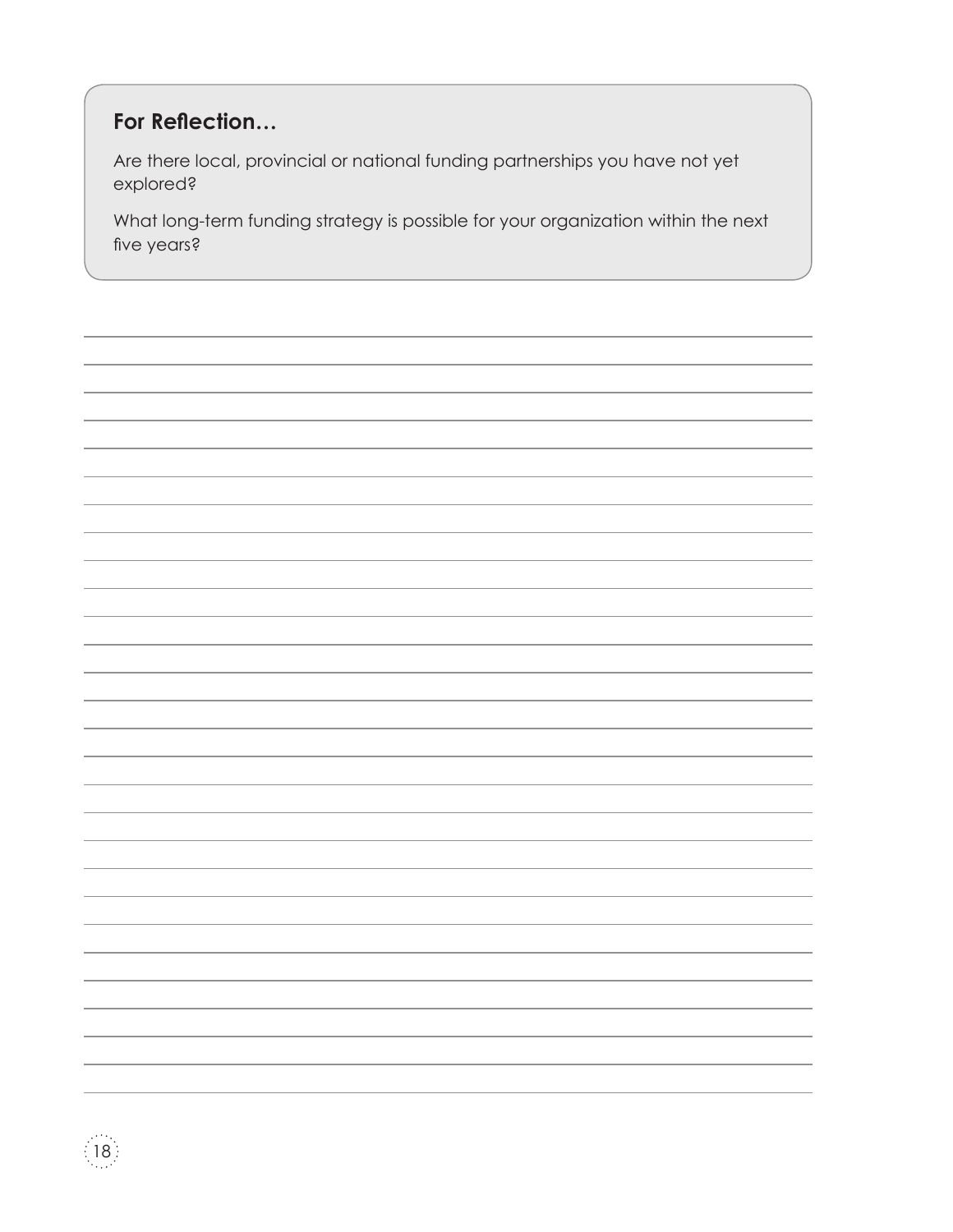# **4. Staffing and Volunteers**

**Recruit qualified, well-trained volunteers and staff. Training and professional development is a priority.**

|                                                                                                                                        | yes no $n/a$ |
|----------------------------------------------------------------------------------------------------------------------------------------|--------------|
| <b>Recruitment and Screening</b>                                                                                                       |              |
| You have job descriptions for all program staff, including<br>volunteers, paid staff and board members, if applicable                  |              |
| You recruit staff and volunteers from the community, including<br>former program participants as appropriate                           |              |
| Your staff and volunteers have a combination of skills, knowledge<br>and attitudes required for working with both adults and children: |              |
| • They know and use adult learning principles.                                                                                         |              |
| • They understand child developmental and emergent<br>literacy stages.                                                                 |              |
| • They recognize parents and caregivers as a first and most<br>important teacher of their children.                                    |              |
| • They understand the factors that affect learning for both<br>adults and children.                                                    |              |
| • They know the Saskatchewan Literacy Benchmarks<br>and Essential Skills and can integrate them within<br>program content.             |              |
| Your staff and volunteers have strong program planning and                                                                             |              |
| • They consider teaching and learning styles when planning.                                                                            |              |
| • They create and use authentic materials and resources.                                                                               |              |
| • They critically reflect on their own practices.                                                                                      |              |
| • They communicate effectively orally and in writing.                                                                                  |              |
| • They meet deadlines.                                                                                                                 |              |
| • They stay within budget guidelines.                                                                                                  |              |
|                                                                                                                                        |              |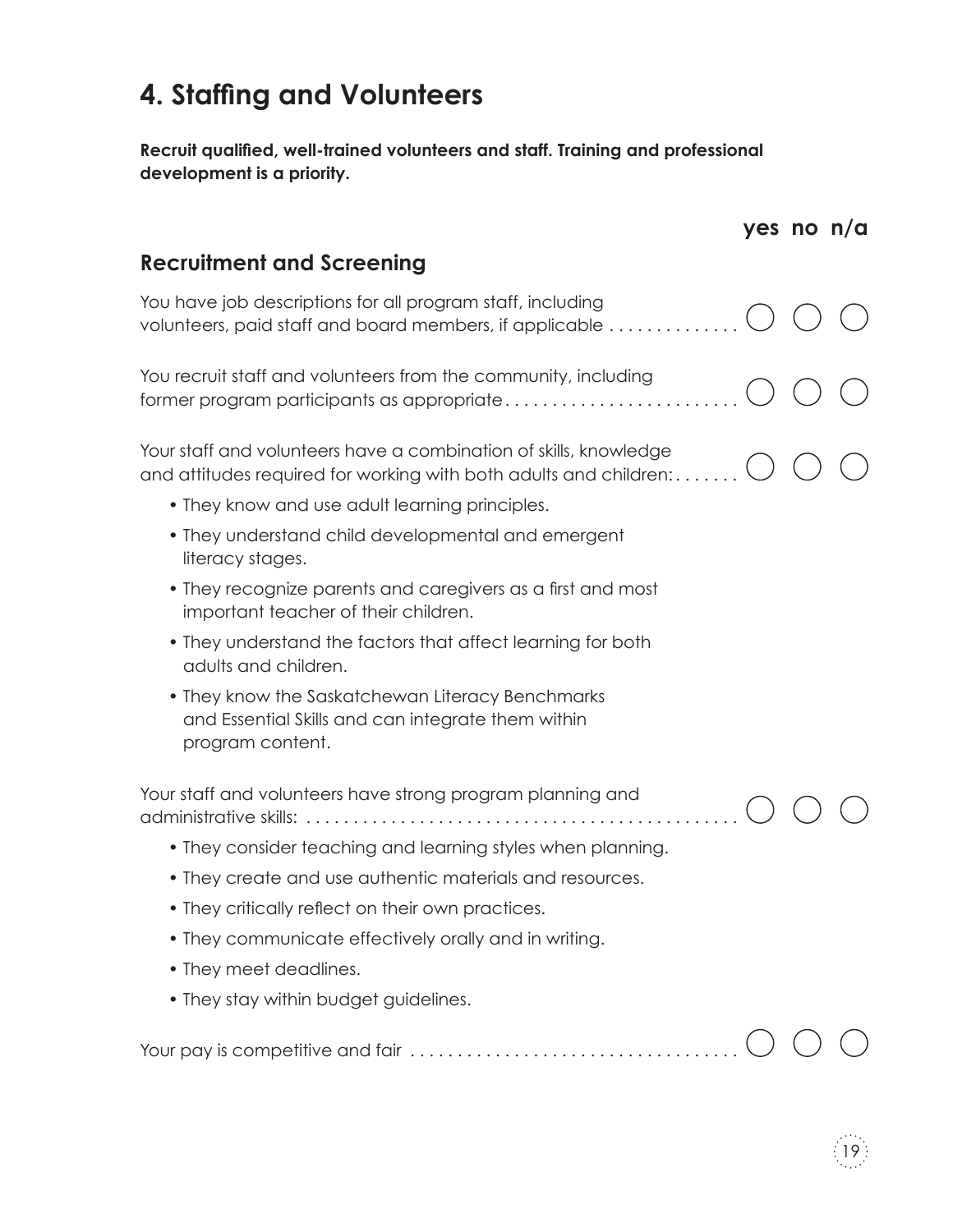## **Training and Support**

| You provide training and experience in family literacy practice.<br>Your staff and volunteers participate in the Introduction to Family<br>Literacy Certificate course as a pre-requisite for entering the field |  |
|------------------------------------------------------------------------------------------------------------------------------------------------------------------------------------------------------------------|--|
| You provide networking and professional development<br>opportunities to your staff and volunteers as budgets permit                                                                                              |  |
| You encourage staff and volunteers to keep up-to-date<br>professionally through a variety of means, such as access to<br>online journals, research publications, Twitter, Facebook, etc                          |  |
| You provide staff and volunteers with the support and materials                                                                                                                                                  |  |
| <b>Communication and Feedback</b>                                                                                                                                                                                |  |
| You provide constructive, ongoing evaluation to staff and                                                                                                                                                        |  |
| You recognize staff and volunteer contributions in appropriate                                                                                                                                                   |  |

## **For Reflection…**

What are some significant challenges in staffing family literacy programs?

What can you do to overcome these challenges within your own organization?

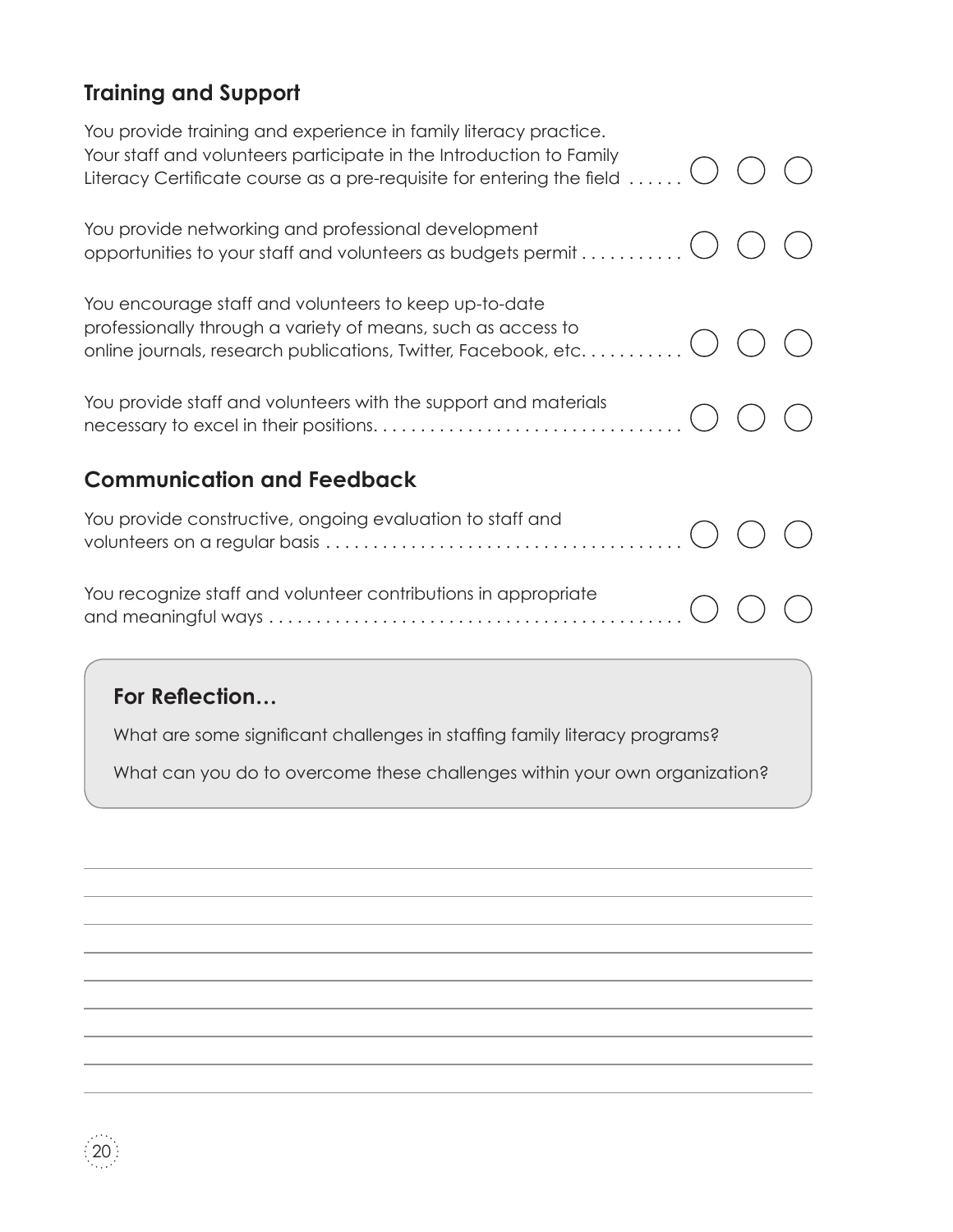# **5. Safety and Liability**

**Provide a safe environment for families, staff and volunteers to work and learn. Ensure you have appropriate insurance to protect individuals and organizations from the risk that they may be held legally responsible for injury or negligence.**

|                                                                                                                                                                                                   | yes no $n/a$ |  |
|---------------------------------------------------------------------------------------------------------------------------------------------------------------------------------------------------|--------------|--|
| You have a thorough screening process to ensure staff and<br>volunteers are suitable for the work they will be doing. You follow<br>up-to-date procedures for working with vulnerable populations |              |  |
| You follow the appropriate Occupational Health and                                                                                                                                                |              |  |
| Your insurance covers off-site programs                                                                                                                                                           |              |  |
| You have a confidentiality policy in place and do not release                                                                                                                                     |              |  |
| Your participants and staff are aware of and follow your                                                                                                                                          |              |  |
| You follow emergency procedures by keeping fire exits clear                                                                                                                                       |              |  |
| The toys and equipment you use are suitable for the children                                                                                                                                      |              |  |
| Your staff and volunteers have first aid certification                                                                                                                                            |              |  |
| Your staff and volunteers have adequate insurance and<br>equipment, like car seats, if transporting families                                                                                      |              |  |
| You review your liability procedures before confirming your                                                                                                                                       |              |  |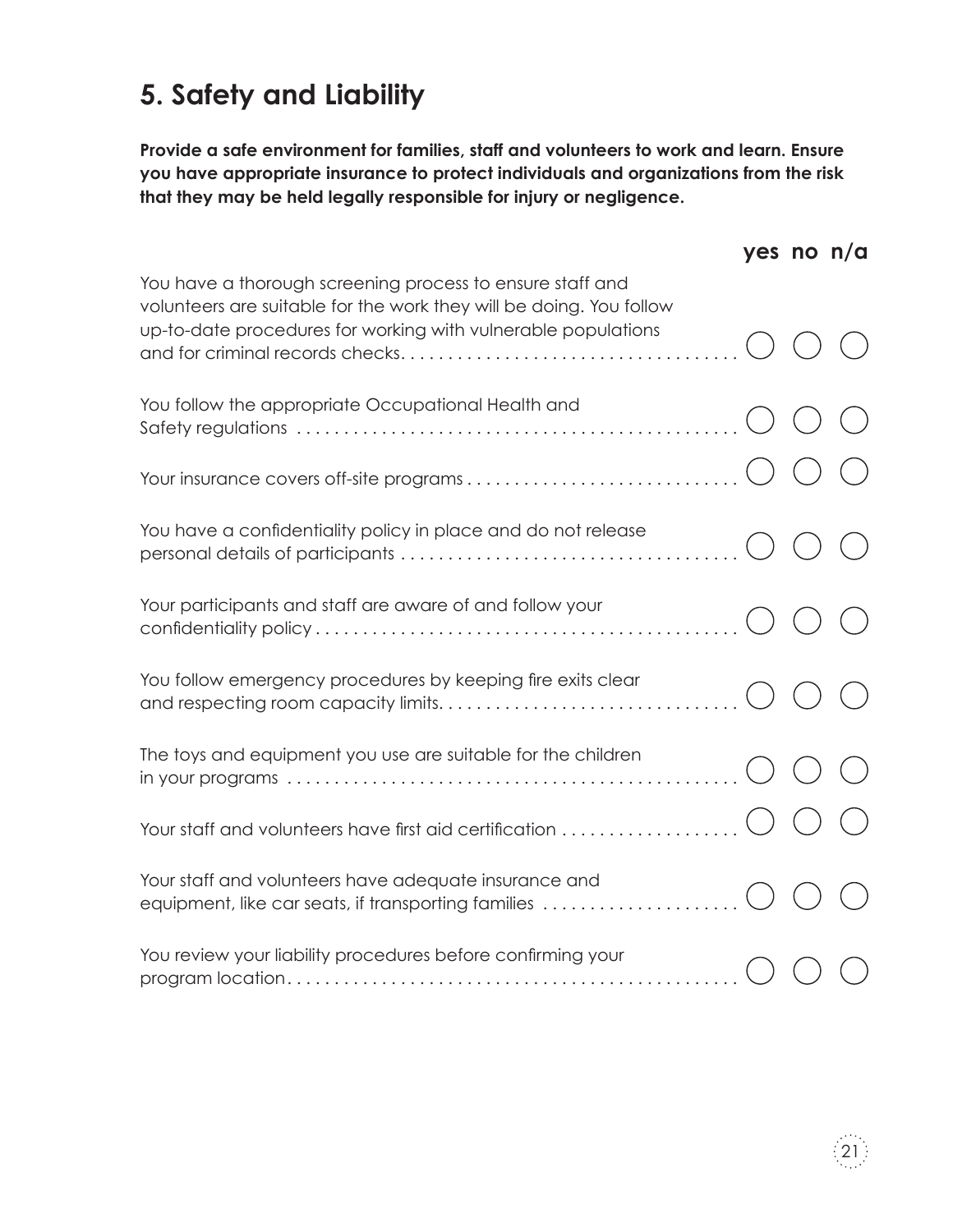## **For Reflection…**

Do you have any liability concerns considering the safety of families or protecting your organization?

What action can you take to address these concerns?

22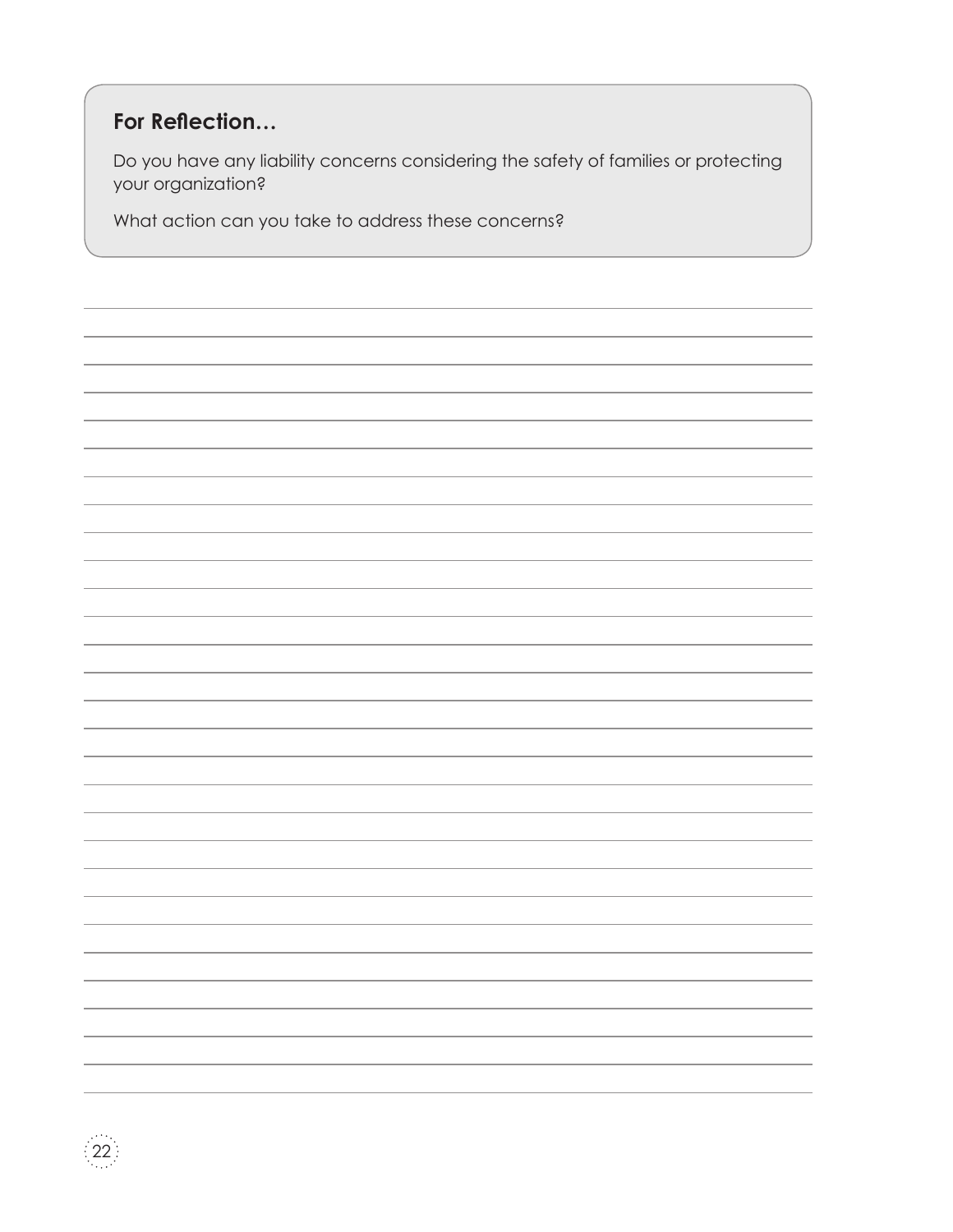## **Program Planning**

# **6. Program Content and Materials**

**Respond to the literacy needs, interests and goals of your participants. Carefully choose content and activities which are age and gender appropriate, and which are culturally sensitive. Understand and apply current theories about family literacy.**

|                                                                                                                                                                                                    | yes no n/a |  |
|----------------------------------------------------------------------------------------------------------------------------------------------------------------------------------------------------|------------|--|
| Your program involves all components of family literacy:<br>child learning, adult learning, intergenerational learning,                                                                            |            |  |
| • Do your activities encourage parents and caregivers to<br>interact with children?                                                                                                                |            |  |
| • Do you provide opportunities for participants to talk to<br>each other and develop support networks?                                                                                             |            |  |
| • Do you provide families with current information based<br>on their interests, such as stages of child development,<br>parenting, health, or nutrition?                                           |            |  |
| Your materials and activities reflect the areas of interest of                                                                                                                                     |            |  |
| • Can your activities be modified to suit unique groups by<br>inviting input from the participants?                                                                                                |            |  |
| • Are your program plans flexible?                                                                                                                                                                 |            |  |
| • Are your topics and materials current?                                                                                                                                                           |            |  |
| • Are your materials age and gender appropriate?                                                                                                                                                   |            |  |
| Your materials accommodate various literacy levels                                                                                                                                                 |            |  |
| • Do you incorporate Saskatchewan Literacy Benchmarks<br>and Essential Skills within the adult component of your<br>program? (See Saskatchewan Literacy Network for<br>information and resources.) |            |  |
| • Do you use materials in clear language?                                                                                                                                                          |            |  |
| You use materials which accommodate various learning styles,                                                                                                                                       |            |  |

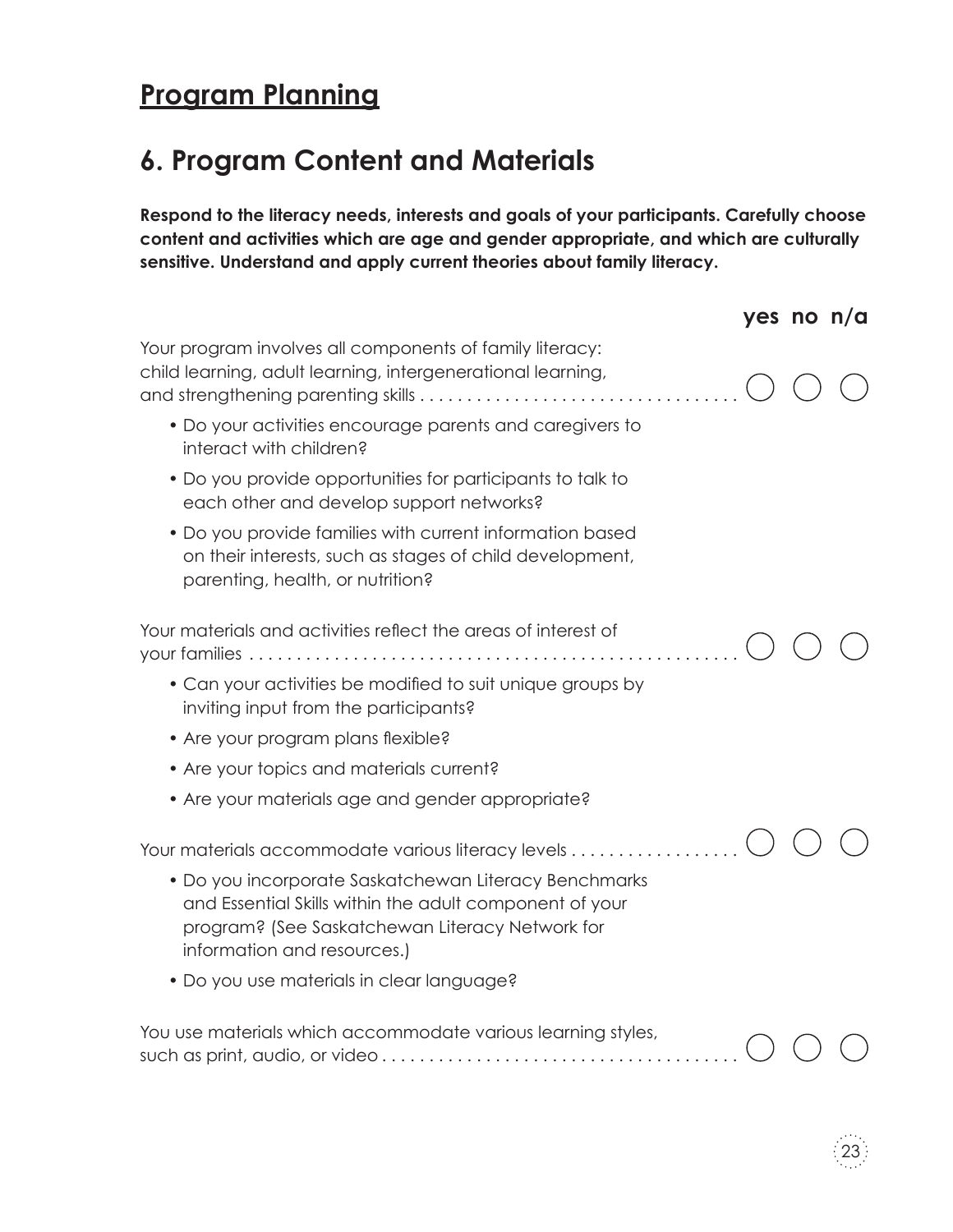You conduct some learning activities outside the program location in the context and culture of the community . . . . . . . . . . . . . . . . . . . . . . . .  $\left($ 

#### **For Reflection…**

How are you ensuring that your content is authentic, relevant and valid in meeting participant goals?

In your experience, how have program themes and topics changed over time in your community and in the family literacy field?



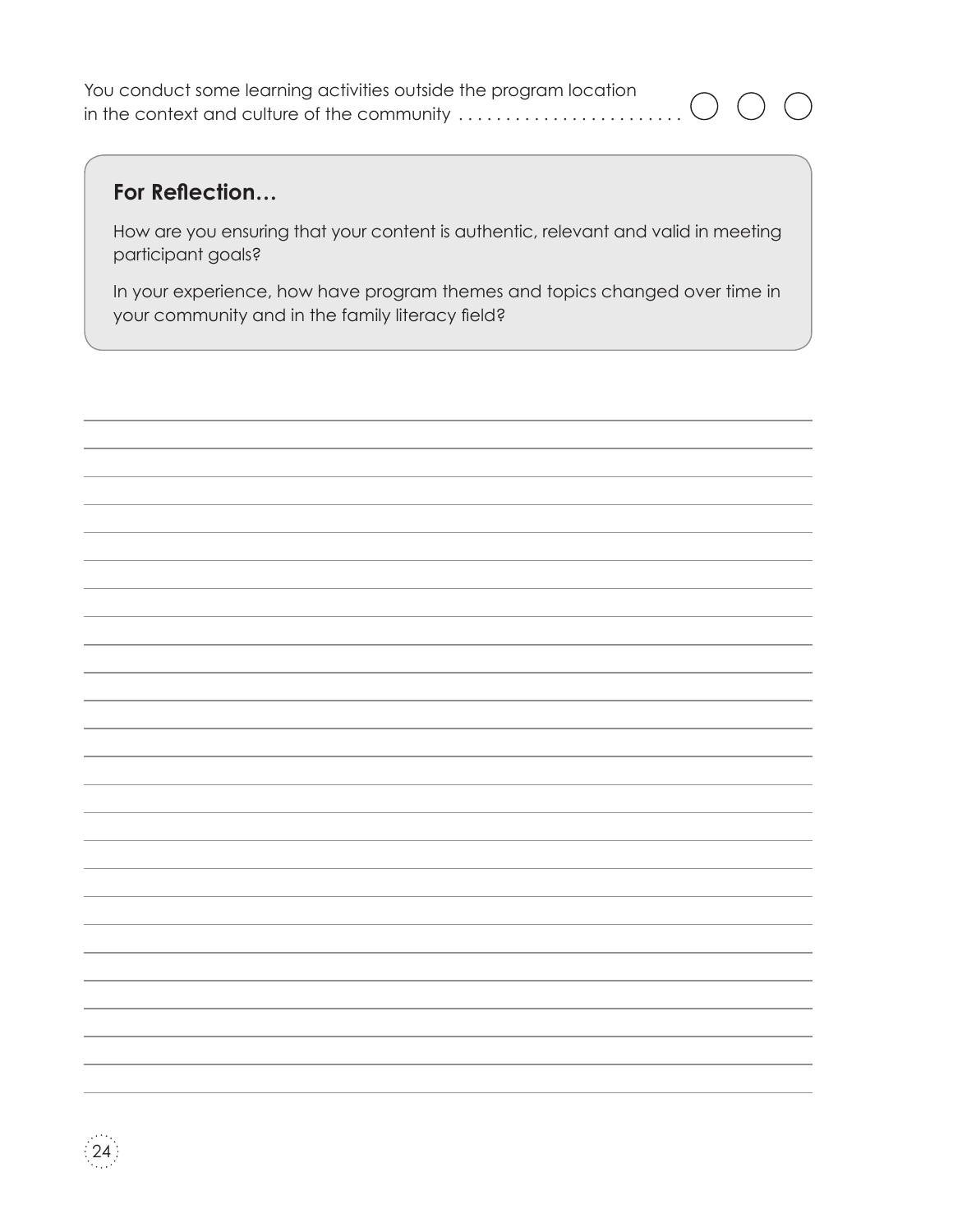# **7. Participant Recruitment and Support**

**Be highly visible in your community. Use personal contact as an effective way of recruiting participants. Your program will attract learners by providing support and referring families to community services that best meet their needs.**

|                                                                                                                                                                                                     | yes no $n/a$ |  |
|-----------------------------------------------------------------------------------------------------------------------------------------------------------------------------------------------------|--------------|--|
| You use previous families' and volunteers' positive experience in<br>your program as part of your recruitment strategy                                                                              |              |  |
| You promote your program in a variety of ways in the community                                                                                                                                      |              |  |
| Consider:                                                                                                                                                                                           |              |  |
| • Personal contact                                                                                                                                                                                  |              |  |
| • Social media - Facebook and Twitter                                                                                                                                                               |              |  |
| • Websites and email                                                                                                                                                                                |              |  |
| • Community organizations - school newsletters, churches,<br>bingo hall, RCMP office, etc.                                                                                                          |              |  |
| • Word of mouth                                                                                                                                                                                     |              |  |
| • Key contacts - Elders, social service workers, etc.                                                                                                                                               |              |  |
| You have good relationships with referral agencies                                                                                                                                                  |              |  |
| You personally contact participants to encourage them to                                                                                                                                            |              |  |
| You actively recruit different cultures, genders, races, and<br>special needs into your programs                                                                                                    |              |  |
| Your facilitators are familiar with local support services such as<br>counseling, childcare, and medical offices and they know not<br>to counsel families, but to refer them to these organizations |              |  |
| Your staff share support information with families as needed                                                                                                                                        |              |  |
| When you work with families, you are sensitive to their needs,<br>such as schedules, emotional needs, competing priorities, etc                                                                     |              |  |

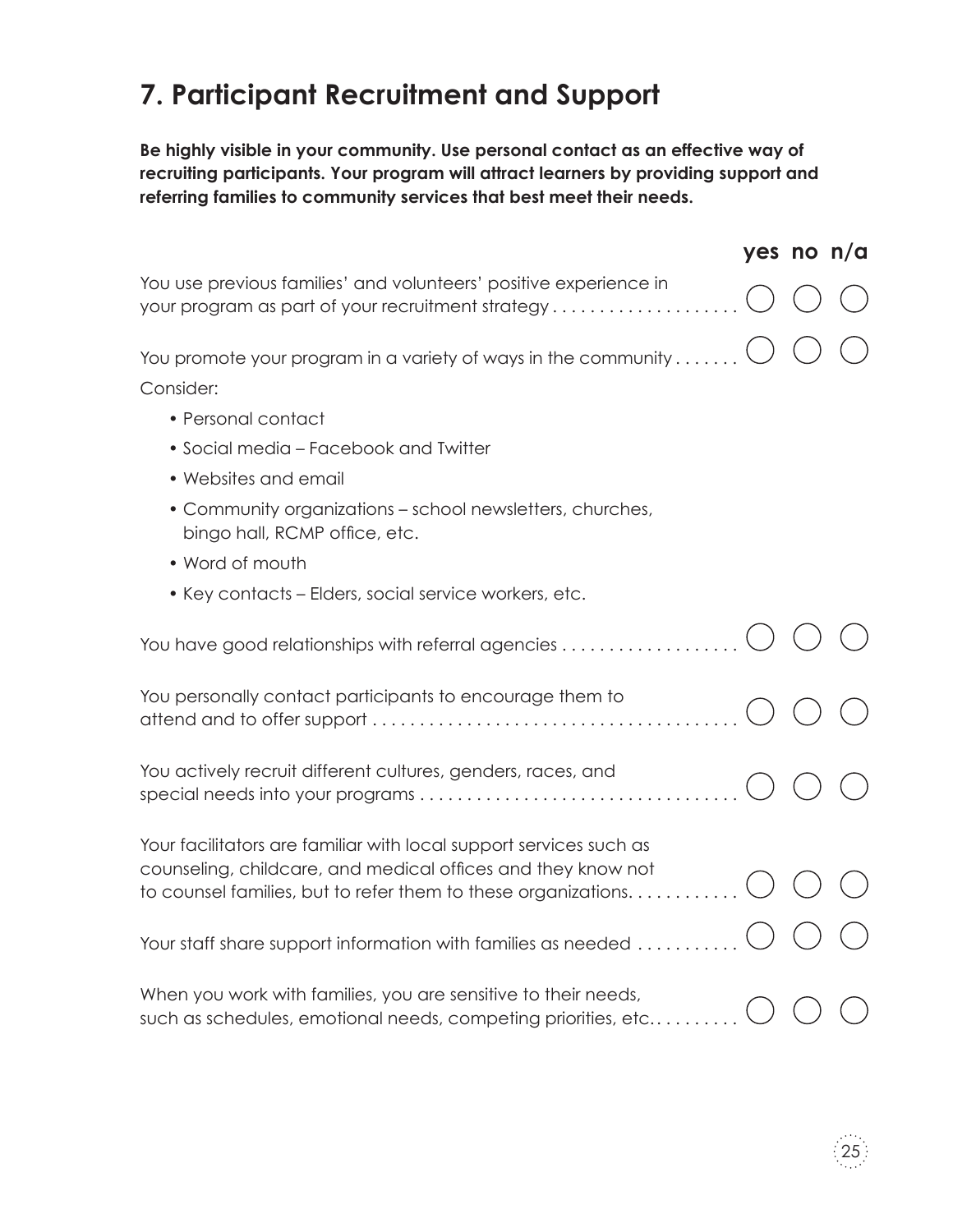## **For Reflection…**

What are some of the most successful recruitment methods in your community?

What are the most effective ways of recruiting people from the following perspectives: rural/remote, urban, low literacy learners, Aboriginal and Newcomers?

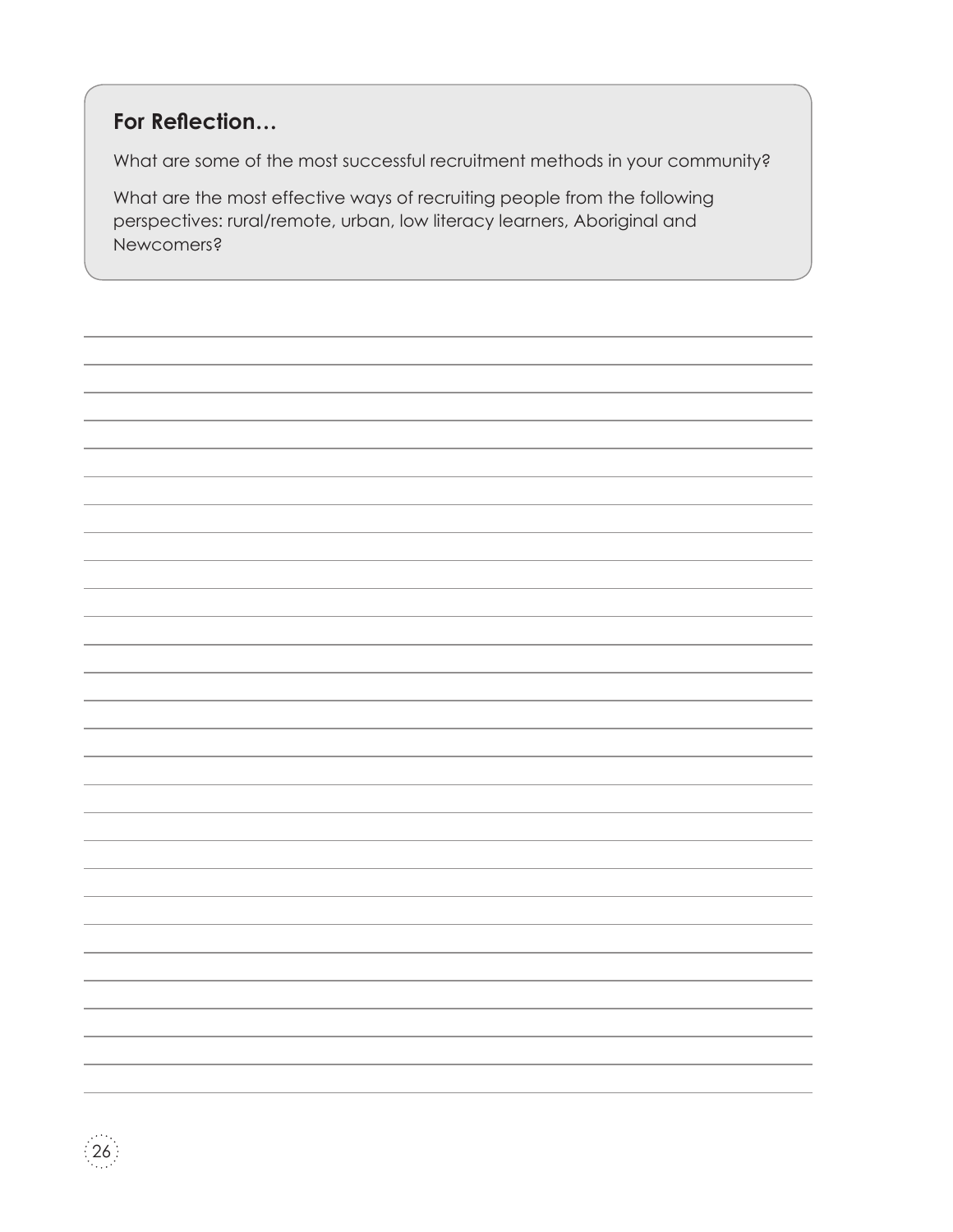# **8. Access**

**The location of your program should be safe, accessible, and welcoming. If you can, provide childcare or transportation for participants who may find it challenging to attend your programs otherwise. You may also want to stagger your programs at different times of the day to accommodate your participants' various schedules.**

| yes no n/a |  |  |  |
|------------|--|--|--|
|------------|--|--|--|

#### **Location**

| Your programs are offered at times that are convenient for<br>families. Consider naptimes, community sports and leisure<br>schedules, work schedules of participants, community events,   |  |
|-------------------------------------------------------------------------------------------------------------------------------------------------------------------------------------------|--|
| You choose program locations to ensure the comfort of all<br>families. For example, consider diverse learning or cultural needs<br>and backgrounds when choosing a church or school space |  |
| You have parking available at or near your location                                                                                                                                       |  |
| Your location is accessible to people with physical disabilities                                                                                                                          |  |
| There is suitable transportation available:<br>• You provide transportation to your program as appropriate,<br>such as providing bus tickets or taxi slips.                               |  |
| • Your location is easy to get to by public transportation.                                                                                                                               |  |
| For consideration:                                                                                                                                                                        |  |
| • You have a baby change room.<br>• You have clearly marked washrooms.<br>• Your decorations are bright and welcoming.                                                                    |  |
| • You have comfortable seating for adults and children.                                                                                                                                   |  |

 • Your play area has developmentally appropriate equipment and toys.

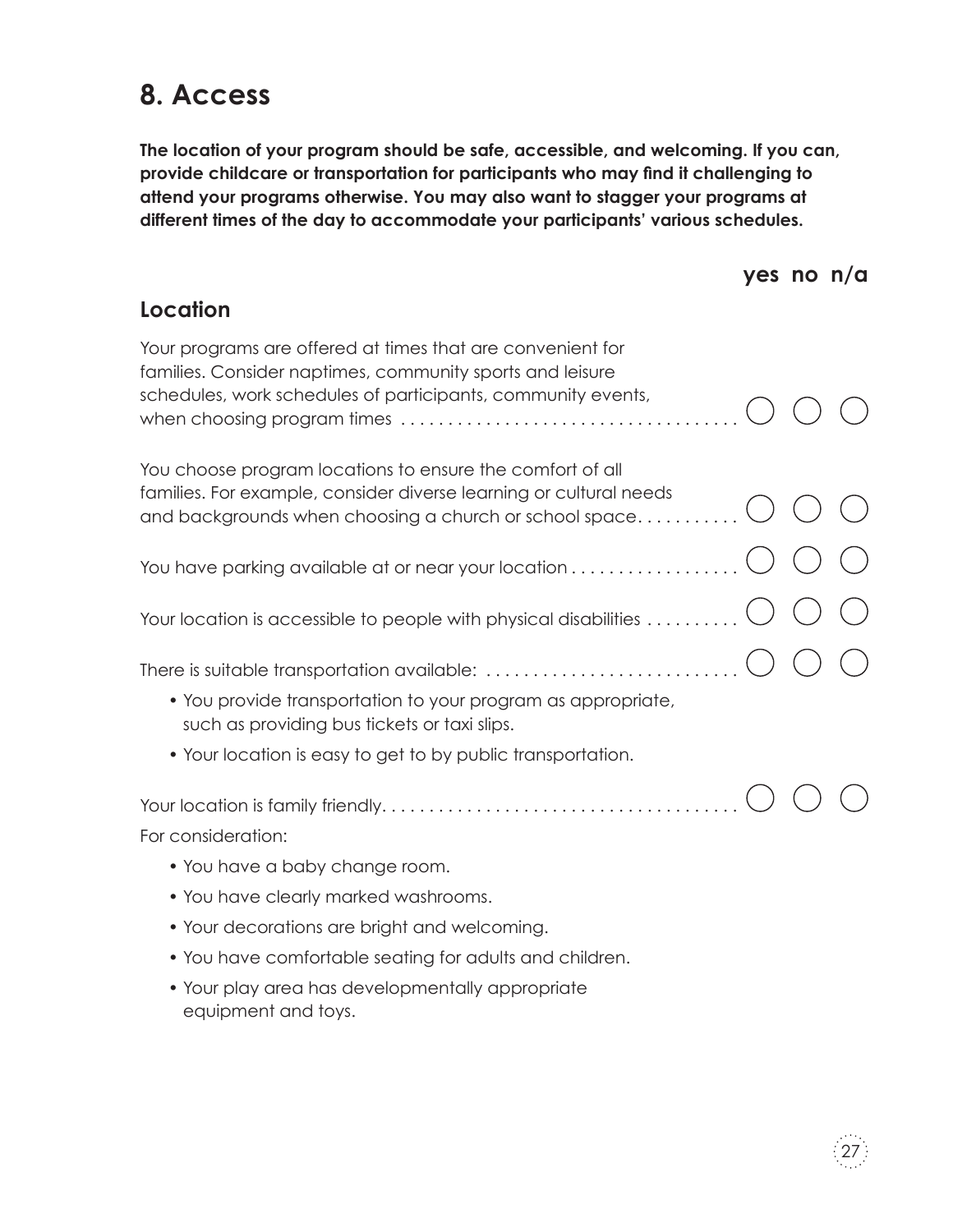## **Childcare**

#### **Other**

| You provide nutritious snacks that reflect the needs and cultures |  |  |
|-------------------------------------------------------------------|--|--|
|                                                                   |  |  |

#### **For Reflection…**

Other than what is mentioned above, how do you reduce challenges that might prevent families from attending programs?

What other challenges do families have in attending your programs that you have not addressed at this time?



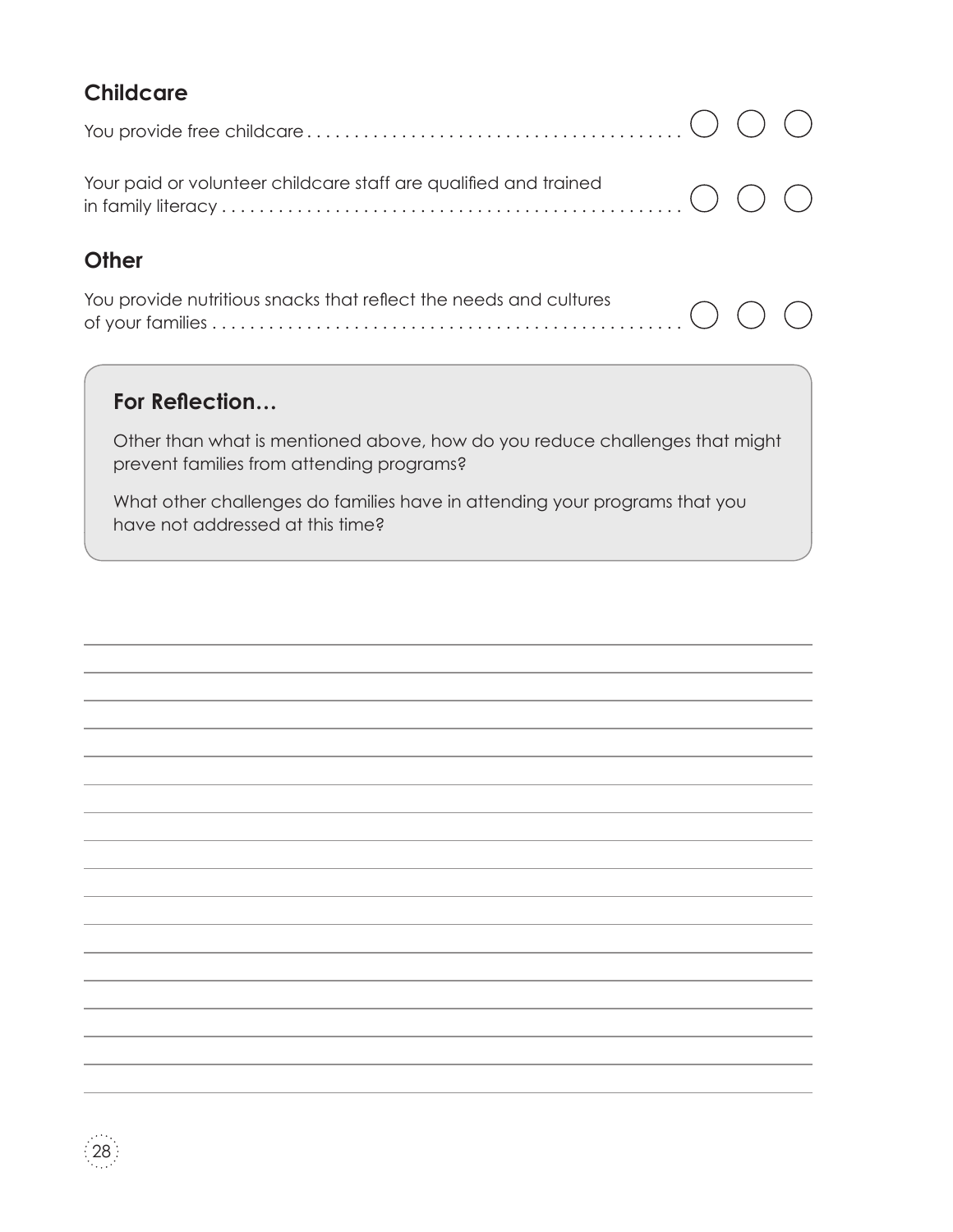## **Program Delivery**

# **9. Program Facilitation**

**Foster skills appropriate for the literacy development of both children and adults. Your programs should be learner-centred, recognizing that participants are the experts in their own lives, families and culture. Effective program facilitators work hard to promote diversity, where everyone's expertise and experience is honoured.**

|                                                                                                                                   | yes no n/a |  |
|-----------------------------------------------------------------------------------------------------------------------------------|------------|--|
| Staff is responsive and learner-centred in their approach                                                                         |            |  |
| Your staff know the difference between teaching and facilitating                                                                  |            |  |
| • They model respectful language.<br>• They create positive group dynamics.                                                       |            |  |
| • They build relationships with participants.                                                                                     |            |  |
| Your facilitators regularly reflect on their own practice:<br>• They examine their attitudes and practices within<br>the program. |            |  |
| • They analyze how the participants responded to<br>the program.                                                                  |            |  |
| • They improve things that need changing.                                                                                         |            |  |
| • They acknowledge and build on their own strengths.                                                                              |            |  |
| • They use clear language.                                                                                                        |            |  |
| • They ask open-ended and broad questions appropriately.                                                                          |            |  |
| • They give and receive effective feedback.                                                                                       |            |  |
| • They use appropriate conflict resolution techniques.                                                                            |            |  |
| Your staff can motivate participants                                                                                              |            |  |

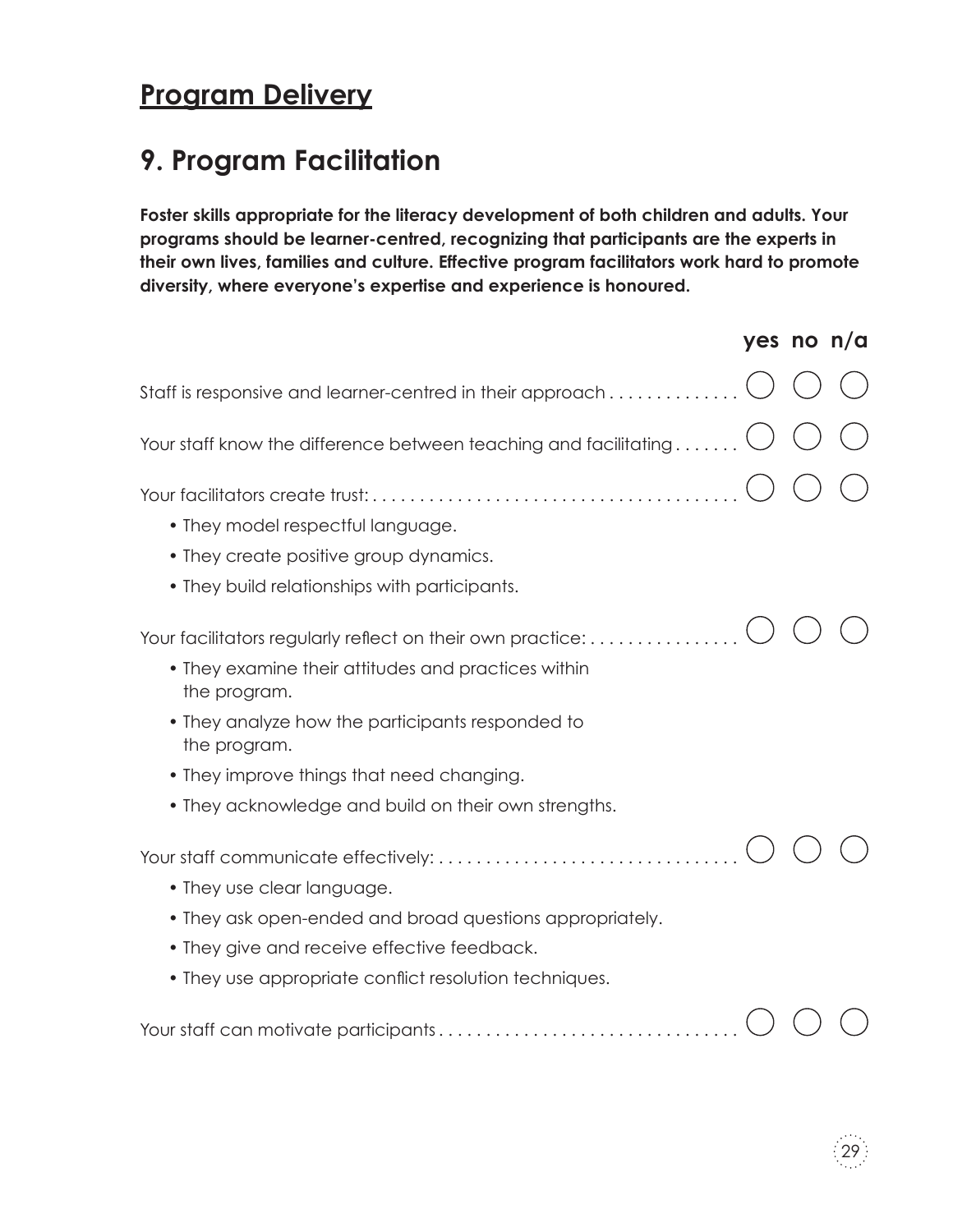Your staff practices cultural competency: . . . . . . . . . . . . . . . . . . . . . . . . . . .

- They encourage participants to share their cultural knowledge and skills.
- They include local culture and history in the program.
- They include traditional knowledge-keepers in programs, such as elders and artists, etc.
- They participate in cross-cultural training.

Your staff keep up-to-date records and complete reports on time........  $\bigcirc \circ \bigcirc$ 

#### **For Reflection…**

What are the most important qualities for staff to possess when working with families?

How will you address some of the biggest challenges in facilitating family literacy programs?

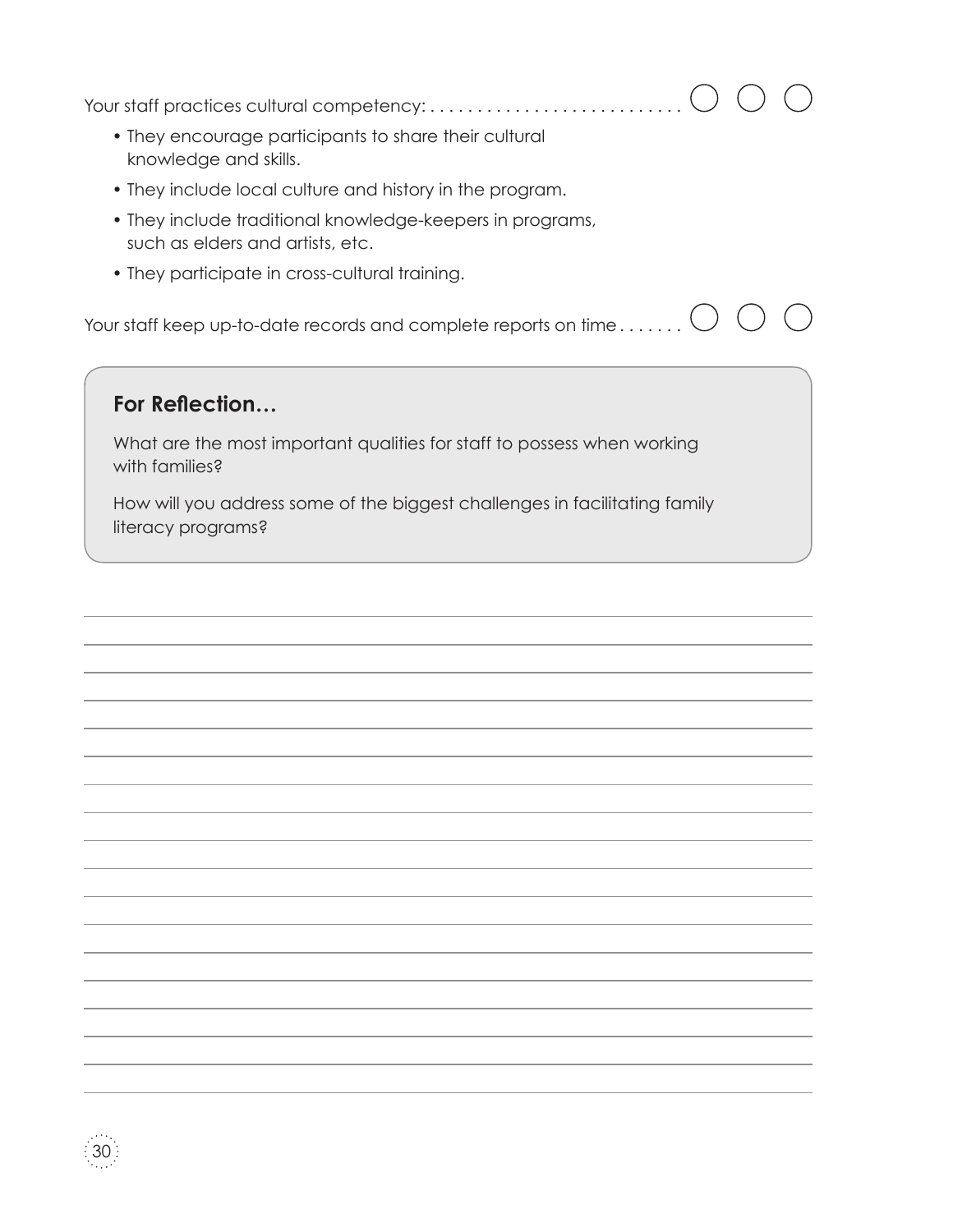## **Assessment and Evaluation**

## **10. Learner Assessment**

**Use a variety of flexible, learner-centred methods to assess progress. When participants enter the program, help them to identify their skills, areas of interest and the personal goals they wish to complete. Monitor progress towards goals and assess learning outcomes after learners complete the program.**

|                                                                                                                                                              | yes no $n/a$ |  |
|--------------------------------------------------------------------------------------------------------------------------------------------------------------|--------------|--|
| <b>Initial Assessment</b>                                                                                                                                    |              |  |
| Your assessment process focuses on participant goals                                                                                                         |              |  |
| Your assessment process is realistic given your capacity                                                                                                     |              |  |
| You adapt assessment processes as needed to be more effective                                                                                                |              |  |
| You identify the learning needs of your participants through an<br>initial interview or registration procedure                                               |              |  |
| You involve participants in assessing their own needs $\ldots \ldots \ldots \ldots \ldots$                                                                   |              |  |
| <b>Ongoing Assessment</b>                                                                                                                                    |              |  |
| You use ongoing assessment to adapt your program in response                                                                                                 |              |  |
| You keep assessment results confidential. You do not share<br>participant information with other service agencies or<br>community members without permission |              |  |
| <b>Final Assessment</b>                                                                                                                                      |              |  |
| You use a variety of assessment methods, both traditional and                                                                                                |              |  |
| You build in enough time to collect feedback from participants,<br>such as group brainstorm sessions or focus groups facilitated by                          |              |  |
|                                                                                                                                                              |              |  |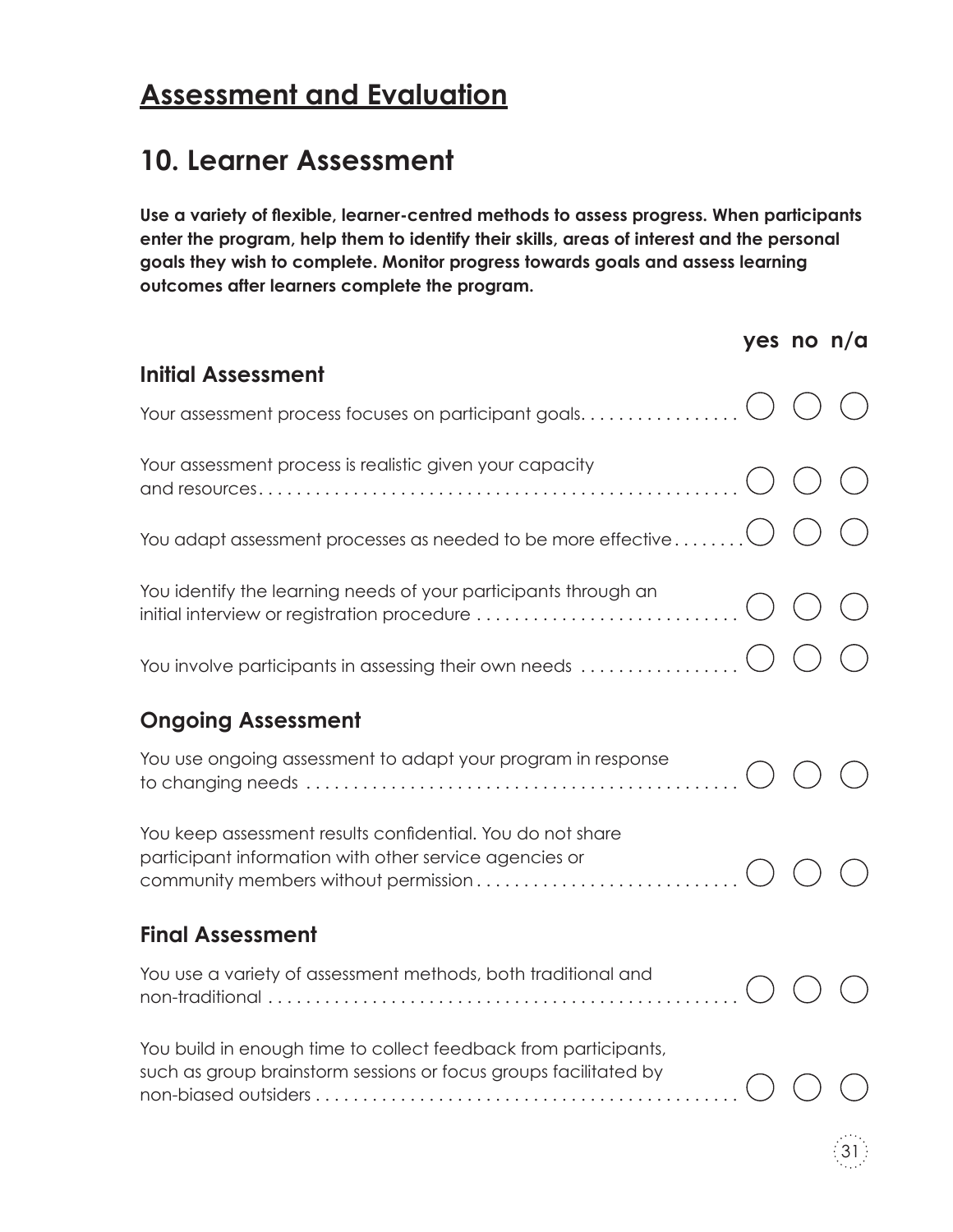Your assessment results show how specific examples of change are connected to desired outcomes . . . . . . . . . . . . . . . . . . . . . . . . . . . . . . .

Some examples are:

- Increased involvement in community activities: "We joined the library as a result of attending this program."
- Improved relationship between home and school: "After discussing a problem with his son's teacher in our parent group, a father called the teacher and set up an appointment to discuss his concerns."
- Higher self-esteem: One parent reported, "I feel more confident asking questions at my bank now."
- More effective parenting practices: A journal entry from a parent stated, "My child is holding the scissors correctly today and her face lit up when I encouraged her!"

#### **For Reflection…**

In your experience, what assessment strategies are most valuable?

How might you change your assessment procedures to save time and still effectively assess participants in your program?

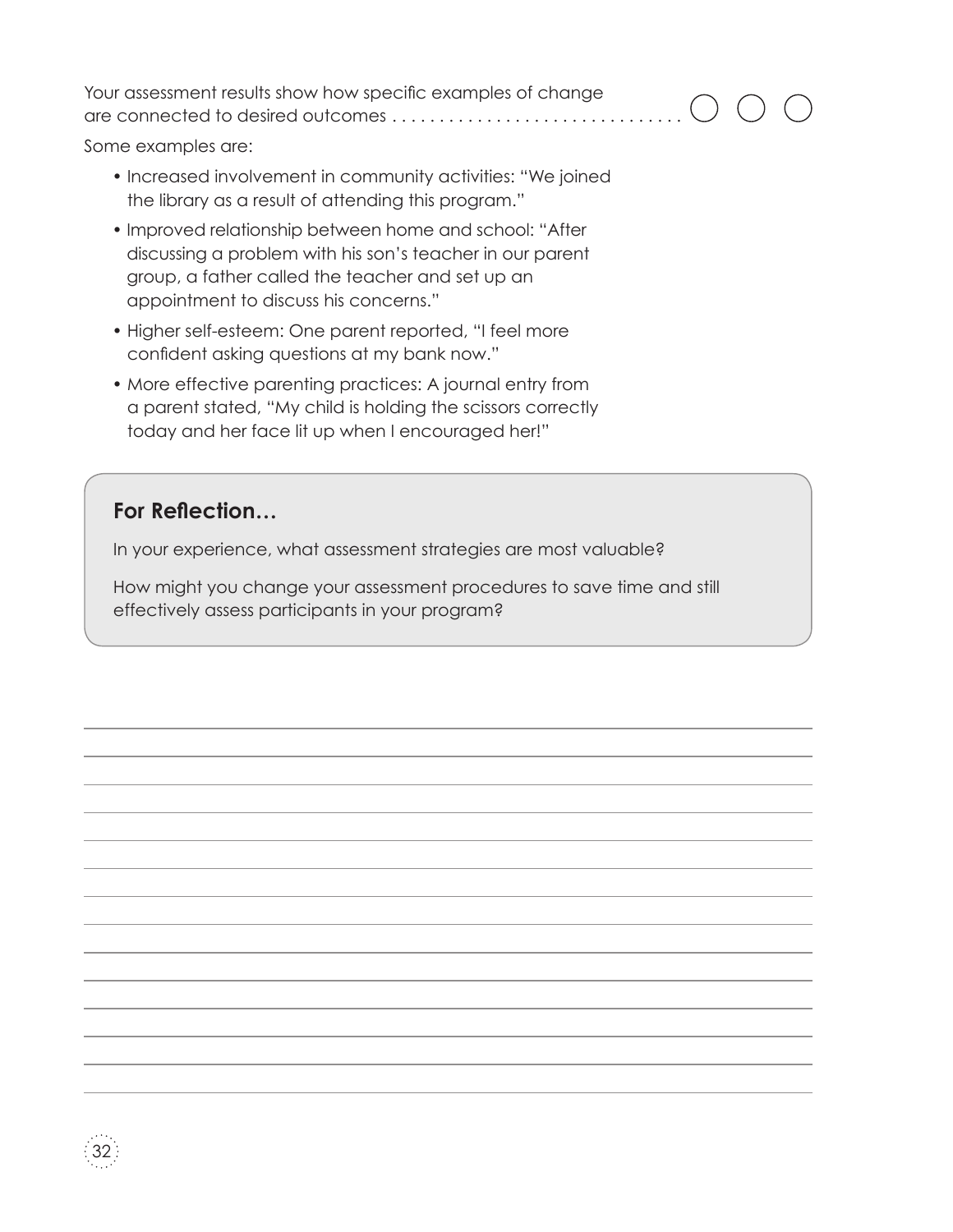# **11. Program Evaluation**

**Continually evaluate how well your program meets its goals. This information directs future planning and keeps you accountable. Be sure to choose evaluation processes that match the capacity of your organization and the community you serve.**

|                                                                                                                         |  | yes no n/a |
|-------------------------------------------------------------------------------------------------------------------------|--|------------|
| You regularly and systematically evaluate your program                                                                  |  |            |
| Your program is based on identified outcomes                                                                            |  |            |
| You consider literacy levels when collecting information:<br>• You use clear language consistently on evaluation forms. |  |            |
| You only collect data that is relevant and related to program<br>goals or specific funder or demographic requirements   |  |            |
| You follow ethical guidelines when collecting information<br>• You only collect necessary information.                  |  |            |
| You use a variety of evaluation tools, both traditional and<br>non-traditional, qualitative and quantitative:           |  |            |
| Evaluation tools include:                                                                                               |  |            |
| • Questionnaires and surveys                                                                                            |  |            |
| • Observation                                                                                                           |  |            |
| • Document review                                                                                                       |  |            |
| • Interviews – formal and informal                                                                                      |  |            |
| • Focus group                                                                                                           |  |            |
| • Logs and journals                                                                                                     |  |            |
| • Surveys                                                                                                               |  |            |
| • Photos and videos                                                                                                     |  |            |
| • Tests                                                                                                                 |  |            |
| • Testimonials                                                                                                          |  |            |
| You analyze why goals and targets were not met, such as why                                                             |  |            |

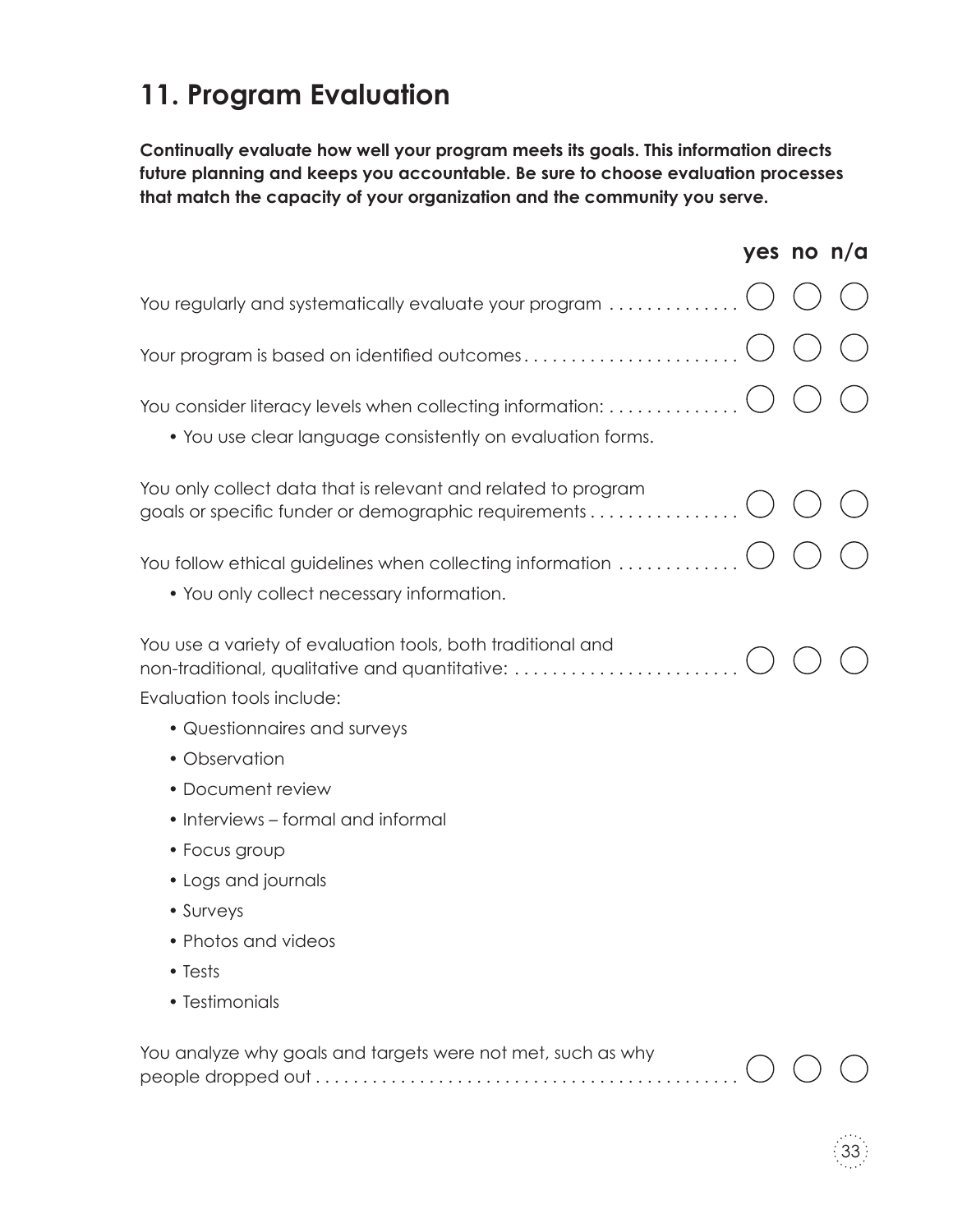| Your reports clearly identify your outcomes, specific indicators,<br>or target goals. Your report shows how well you met your |  |  |
|-------------------------------------------------------------------------------------------------------------------------------|--|--|
| You explain your evaluation terminology (such as outcomes,                                                                    |  |  |
| You use evaluation feedback to write recommendations for                                                                      |  |  |

## **For Reflection…**

What is most important in evaluation?

How can you lessen the challenges of collecting evaluation data?

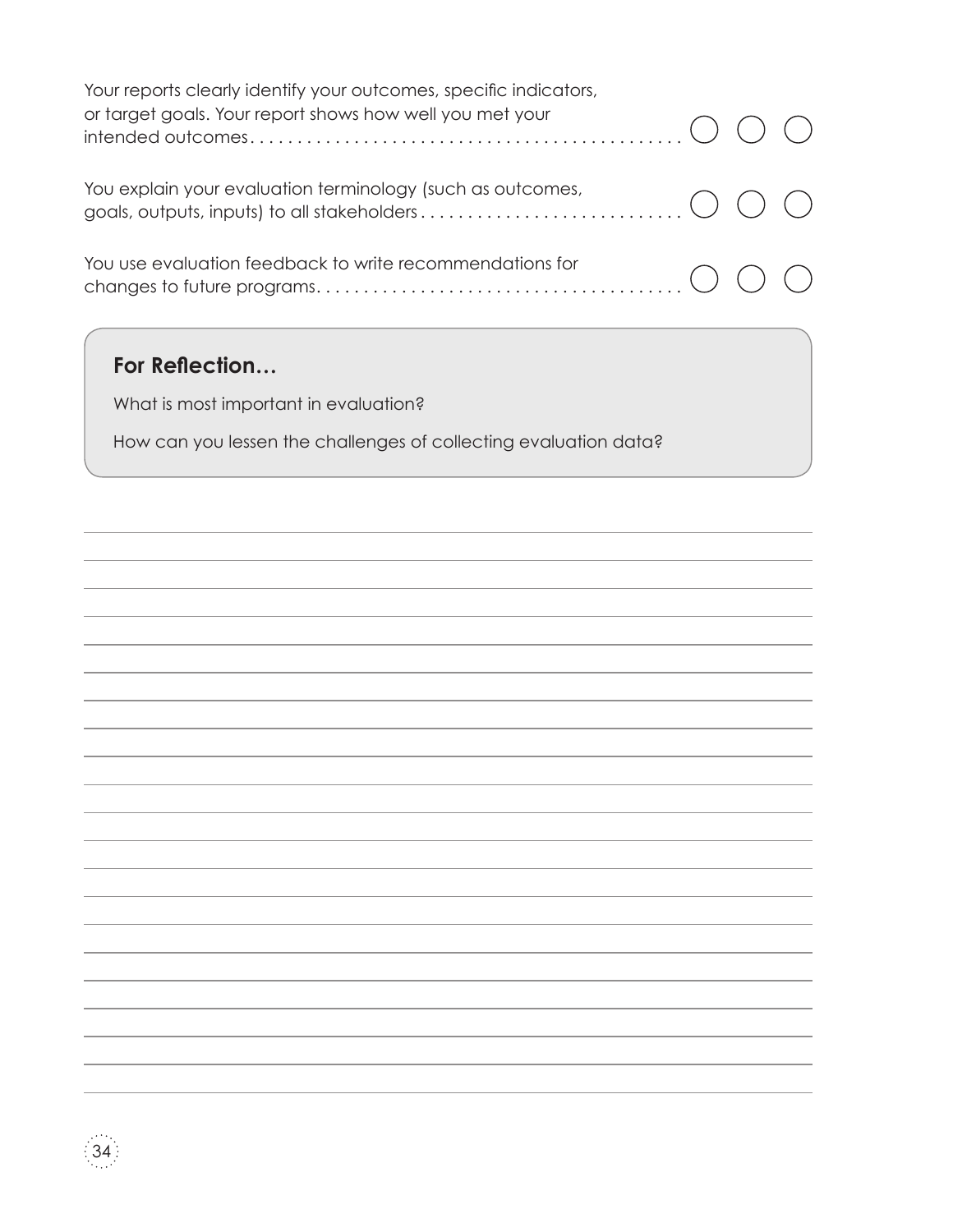## **References**

Armstrong, D. G. (2003). *Curriculum today*. Upper Saddle River, N.J.: Merrill Prentice Hall.

- Canadian Literacy and Learning Network. (Jan. 2012). Literacy and essential skills fact sheet: Citizenship. Retrieved from http://www.literacy.ca/content/uploads/2012/02/ citizenship.pdf
- Canadian Literacy and Learning Network. (Jan. 2012). Literacy and essential skills fact sheet: Families. Retrieved from http://www.literacy.ca/content/uploads/2012/02/ families.pdf
- McCain, N., Mustard, F., & McCuaig, K. (2011). *Early years study 3: Making decisions, taking action*. Toronto, ON: Margaret & Wallace McCain Family Foundation. Available at http://earlyyearsstudy.ca/en/report/download-early-years-study-3/
- Northwest Territories Literacy Council. (n.d.). Understanding essential skills. Retrieved June 8, 2012 from http://www.nwt.literacy.ca/adultlit/understanding-essentialskills.pdf
- Phillips, L., Hayden, R., & Norris, S. *Family literacy matters: A longitudinal parent-child literacy intervention study*. Calgary, AB: Detselig Enterprises, 2006.
- Taylor, D. (Ed.). (1997). *Many families, many literacies: An international declararion of principles*. Portsmouth, NH: Heinemann.
- Thomas, A., Shively, J., & Wilson, E. (2009). *Foundations in family literacy: Understanding family literacy – Module 1, Chapter 1*. Edmonton, AB: Centre for Family Literacy.